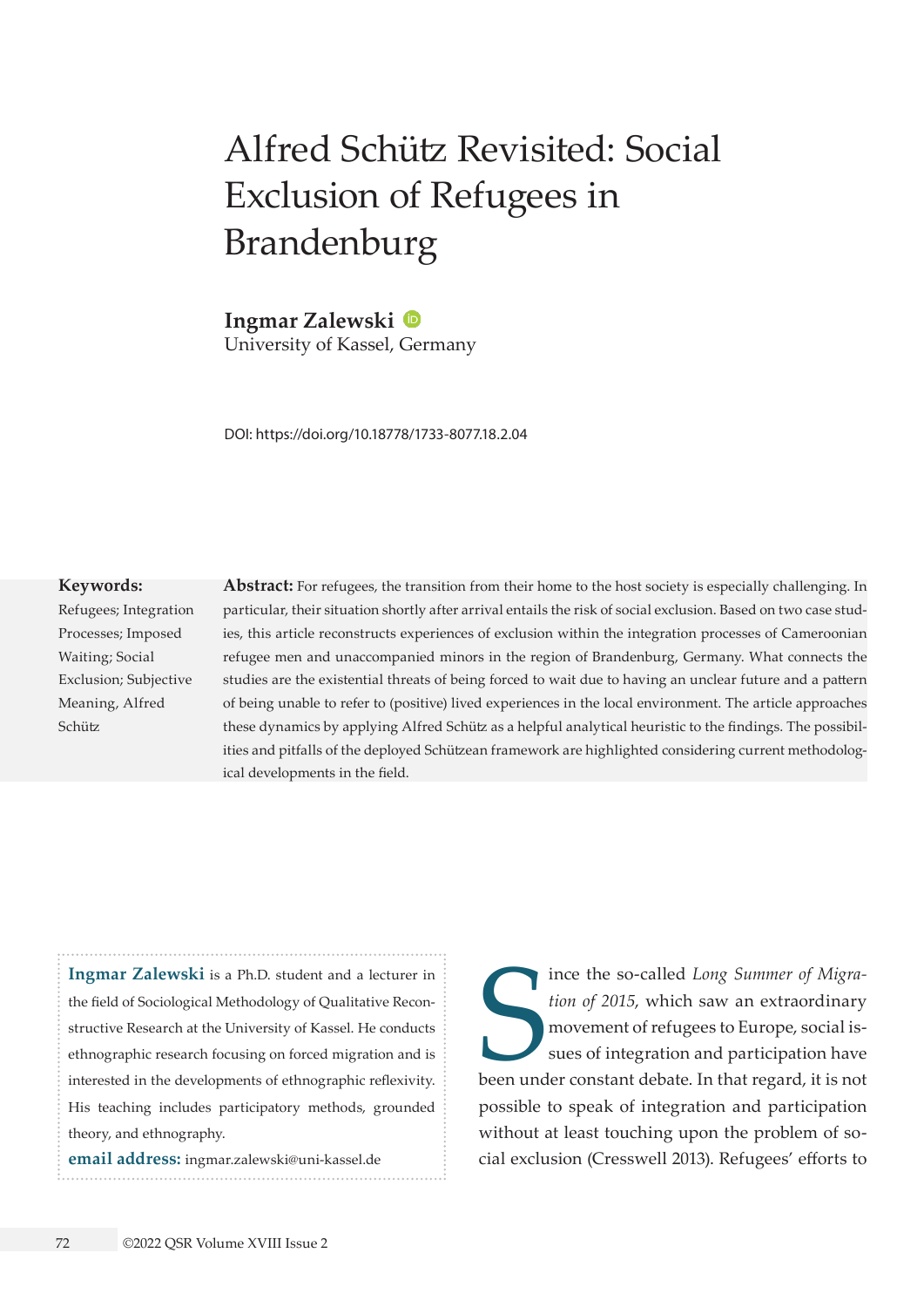integrate are subject to specific pressures to prove themselves to the established actors of the majority of society. In that respect, refugees are much more than "outsiders" in the classical sense described by Elias and Scotson (1965). In a social climate in which xenophobic attitudes are becoming increasingly widespread (Davidov and Semyonov 2017; Gijsberts, Hagendoorn, and Scheepers 2017; Hercowitz-Amir, Raijman, and Davidov 2017), a particular danger lies in that the majority society projects its fear of social decline onto them (Bauman 2004). Racial discrimination and marginalization then lead to a significant increase in situations of social exclusion.

Questions of integration and participation highlight the issue of social exclusion in that drastic fashion; first and foremost—by referring to it as a social status: refugee subjects are described as either included or excluded in society based on various factors that can lead to that state (for orientation, cf., the survey by Foblets, Leboeuf, and Yanasmayan 2018). However, less is made explicit about the processes involved at the micro-level: how is social exclusion experienced by the subjects? Where—in the individual experiences of those concerned—does social exclusion begin to take shape? Drawing on two case studies (Zalewski 2017; Thomas, Sauer, and Zalewski 2018) that constitute the empirical background of the qualitative analysis, this article seeks to unravel the broader notion of refugees' exclusion, exploring the concrete social-psychological mechanisms of its (un) making. To do so, first, the state of the art—the circumstances feeding refugees' social exclusion and discussions surrounding the contested concept of integration—is documented. Second, that state of the art is referred to in the theoretical perspective of Alfred Schütz (1944; 1946) as a tool to unfold such concrete mechanisms.

## **Theoretical Framework**

Social exclusion is directly linked to people's mental health situation. A plethora of studies emphasizes a special mental vulnerability of people in the arrival phase, observing that its specific stresses can be even greater than those caused by traumatic experiences during forced migration or in the country of origin (Lindencrona, Ekblad, and Hauff 2008; Carswell, Blackburn, and Barker 2011; Schweitzer et al. 2011). Subjective well-being after arrival is thus significantly lower (Ryan, Kelly, and Kelly 2009; Davidson and Carr 2010; Li and Rose 2017). First, low subjective well-being is directly connected to the asylum procedure. In that regard, one's future essentially hangs in the balance. Residency status is usually only temporary (Momartin et al. 2006; Steel et al. 2006). The resulting uncertainty concerning the future must also be understood in the context of the looming scenario of possible deportation back to the violent conditions from which the asylum seeker has fled (Wright 2014; Robinson and Williams 2015). Compounding that situation, asylum procedures often drag on for long periods: serial renewals of "tolerated status" in Germany (*Kettenduldungen*) are quite common and perpetuate stress (Laban et al. 2004; Laban et al. 2008). Consequently, that stress only subsides when permanent residency is obtained (Laban et al. 2004; Laban et al. 2008), which can often take years and is attained by very few people. Furthermore, the asylum procedure is often accompanied by unemployment. People are either legally prohibited from doing paid work, or there are too many institutional barriers to overcome. Without paid work, one's situation seems all the more meaningless and stressful (Beiser and Hou 2001; Tinghög, Hemmingsson, and Lundberg 2007; Paul and Moser 2009). Being forced to live in collective accommodation also creates the risk of spatial exclusion, which can lead to social isolation (Porter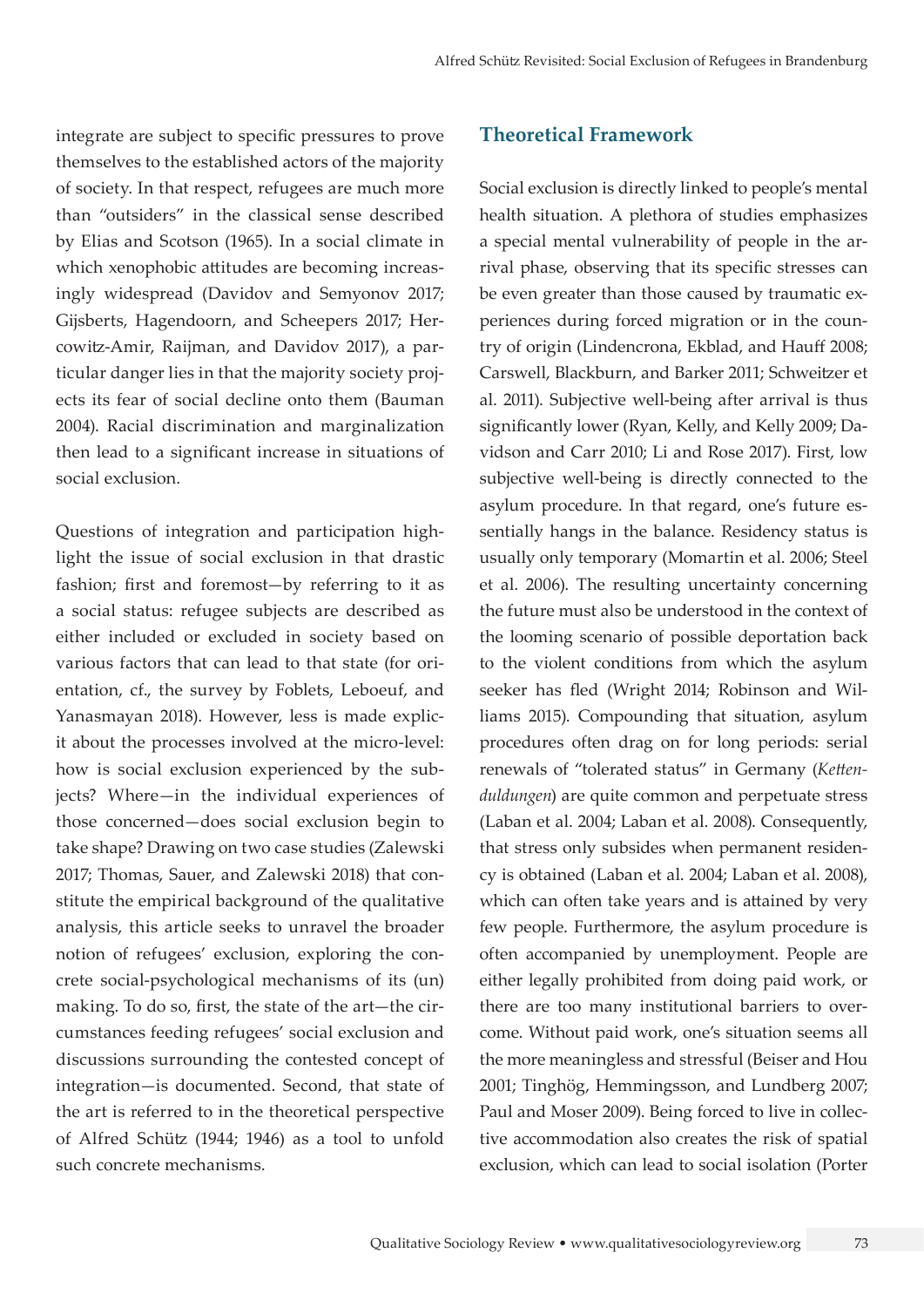and Haslam 2005; Pieper 2008; Täubig 2009). That is particularly manifested in a declining social network (Steel et al. 2006; Ozer et al. 2008). Altogether, refugees usually have to simply sit out the arrival period. They can neither leave their past behind nor look to the future with hope for a new life in the host country (Denov and Akesson 2013). Arrival must rather be characterized as a state of waiting that constitutes a threat to one's power to act (Dupont et al. 2005; Vitus 2010; Kohli and Kaukko 2018).

Framing these circumstances more conceptually, the notion of "integration" has to be discussed. Particularly influential are approaches that conceive of integration as an outcome: the complexity of integration is determined using stage-and-phase models in an objectifying and quantifying way (Eisenstadt 1954; Gordon 1964; Esser 1980). That is manifested, for instance, in dichotomous perspectives (included/excluded), or in the establishment of degrees, or intermediate phases of integration, often shaped by external indicators, especially one's position in the labor market (Heath and Cheung 2007). Therefore, research into refugees' integration often poses the question: "What constitutes 'successful' integration?" (Ager and Strang 2008:184). As an answer, Ager and Strang (2008:184-185) propose four core domains: (1) achievement and access across the sectors of employment, housing, education, and health; (2) citizenship and rights; (3) social connection within and between groups in the community; and (4) barriers to such connection related to linguistic and cultural competencies and to fear and instability. These conceptualizations consider the causes and circumstances of integration, but less its concrete mode of manifestation. For that, a processual language is needed, grasping the ambivalence of integration processes' significance for the everyday lifeworld.

Alfred Schütz did not discuss the specific problem of refugee integration. Nevertheless, I argue that some of his conceptual insights may help out in that case. Worthy of being mentioned alongside Georg Simmel's (1971) studies on the sociology of migration and Ezra Park's (1928) work on migrant marginality, Schütz's (1944) study, "The Stranger: An Essay in Social Psychology," is a classic in migration theory. Beyond the concept of foreignness highlighted in "The Stranger" and his essay "The Homecomer"  $(1976a)$ ,<sup>1</sup> Schütz's fundamental insights into the sociology of knowledge expand our understanding of integration and provide solid ground for the analytical questions raised here, with Schütz focusing on the everyday lifeworld as the key point of reference. It is precisely that social reality in which the subject follows a "pragmatic motive" to satisfy their needs immediately and where the subject's "natural attitude" appears unquestionable and inevitable (Schütz 1962:208). In "The Stranger," Schütz claims that a migrant's everyday lifeworld shortly after arrival in the host society is fundamentally disrupted. Like an "approaching stranger," the everyday lifeworld structures of his home society are the points of reference for his "unquestioned scheme of relevance for his relatively natural conception of the world" (Schütz 1944:502). Thus, he automatically begins to interpret the new social environment by applying the knowledge framework of his home society. However, there is often a considerable chasm between the two societies. In the new society, refugees have no lived history; they lack local experien-

<sup>1</sup> Both texts focus on the problem of foreignness, but differ in their methodological attitude. On the one hand—and that is my primary reference point—Schütz defines the stranger as a figure who tries to approach a new group that he does not know (yet). On the other hand, the homecomer from a different way of living, for whom Schütz chooses the example of a war veteran, expects to come along in his once known and intimate group, but fails.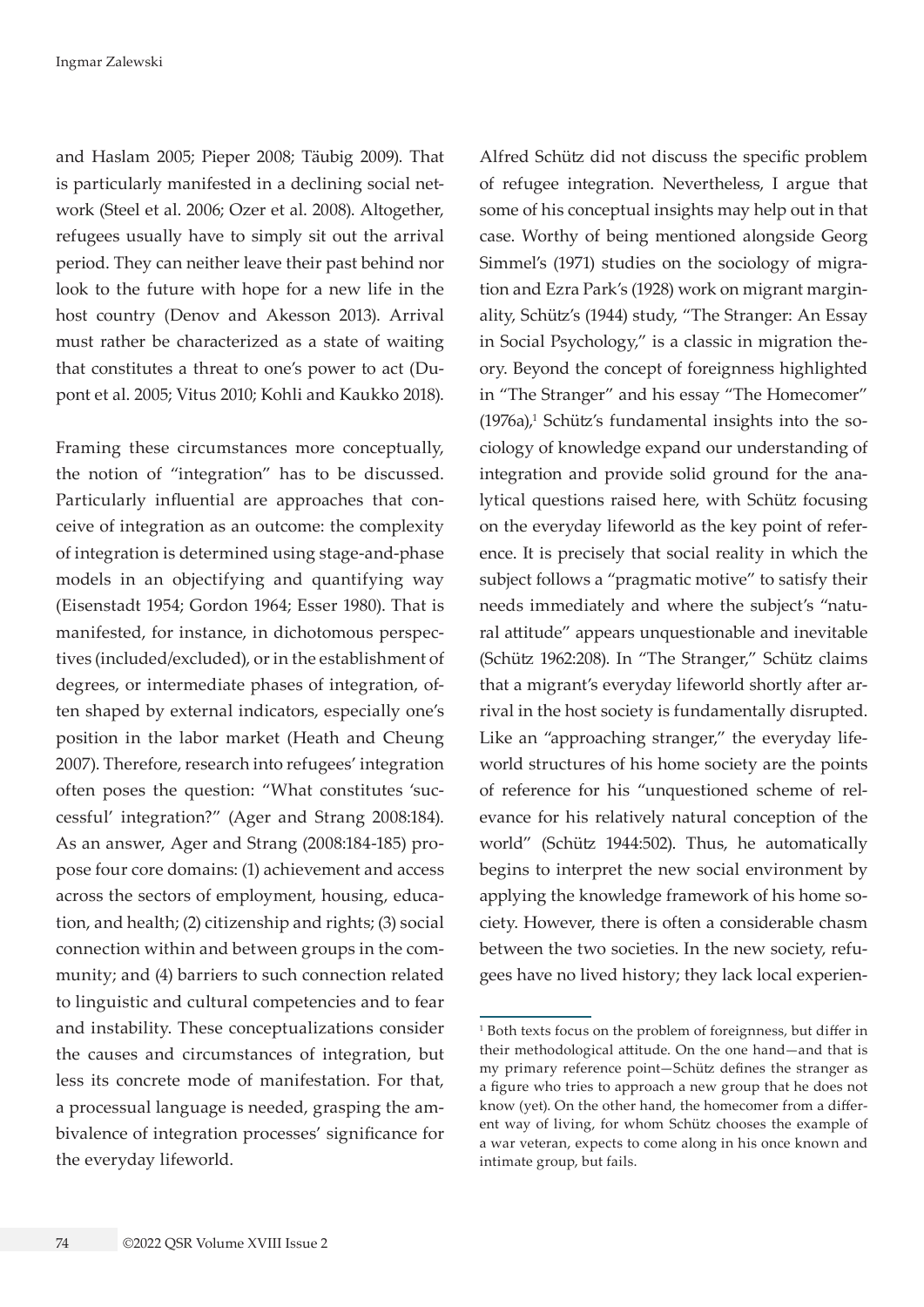tial and interpretive schemes ("relevance systems"). These must be painstakingly acquired from scratch.

Furthermore, a focus on the subjective meanings refugees attribute to processes of integration and participation is obstructed when a rather rigid understanding of integration as one-sided assimilation is applied, as was the case in the past (Alba and Nee 1997; Alba 2005). Therefore, critical refugee and migration studies emphasize refugees' agency and the "autonomy of migration" (Bojadžijev and Karakayali 2007; Mezzadra 2011; de Genova 2017). In addition to these critics, Schütz offers a good tool for a virtual in-depth analysis of subjective meanings. For him, subjective meaning is created based on categorizing a social situation within the subject's prior relevance systems: an internal (and thus subjective) representation of the objective action situation is formed, based on which the subject can act within the framework of the "stock of knowledge" on the situation (Schütz 1970). That creation of subjective meaning is driven by the so-called intrinsic relevances and imposed relevances (Schütz 1946). Whereas the former arise from one's conscious plan of future action, the latter are (powerfully) forced on people by their past (Göttlich 2011). In the end, subjective meaning—in accordance with Max Weber (1978)—is the meaning the subject combines with their acting in a specific situation. Hence, in applying Schütz against the notion of integration as assimilation, the agency is employed not only as a political category but subdivided into empirically useful heuristics.

Set against the above backdrop, the underlying data and the methodology are subsequently outlined. Thereafter, this article demonstrates that using Schütz as an analytical tool opens one's eyes to some very specific dynamics regarding integration processes and mechanisms of exclusion from the standpoint of the subject. The empirical data are then meaningfully interpreted in three key ways: integration processes are understood as a crisis of understanding; imposed waiting in integration processes is strongly acknowledged; and Schütz is used as a starting point to grasp affective manifestations of subjective meanings in mechanisms of social exclusion. Finally, the article critically discusses its theoretical framework.

## **Data and Methodology**

## **Geographical Context: The Region of Brandenburg**

My analysis relies on two case studies, which are heterogeneous considering age groups, countries of origin, and methods applied, but which both cover integration processes in a single geographic context: the East German federal state of Brandenburg, one of the five new states founded after the German reunification in 1989. Since then, the region has undergone massive economic changes, times of increasing unemployment, demographic imbalances, and depopulation (Cassens, Luy, and Scholz 2009). Refugees entering Brandenburg in the context of the *Long Summer of Migration* brought about another form of a recent change to the region. Investigating integration processes in that specific environment appears to be particularly relevant: the region shows eroding social acceptance of refugees. Racist ideologies are gaining strength here, as evidenced by the right-wing party, Alternative für Deutschland (AfD), coming second (23.5%) in 2019's local elections (Falkner and Kahrs 2019). Brandenburg is also one of Germany's largest states, consisting predominantly of rural areas and few cities, thereby compromising social-spatial mobility and structures of supply (Born 2009).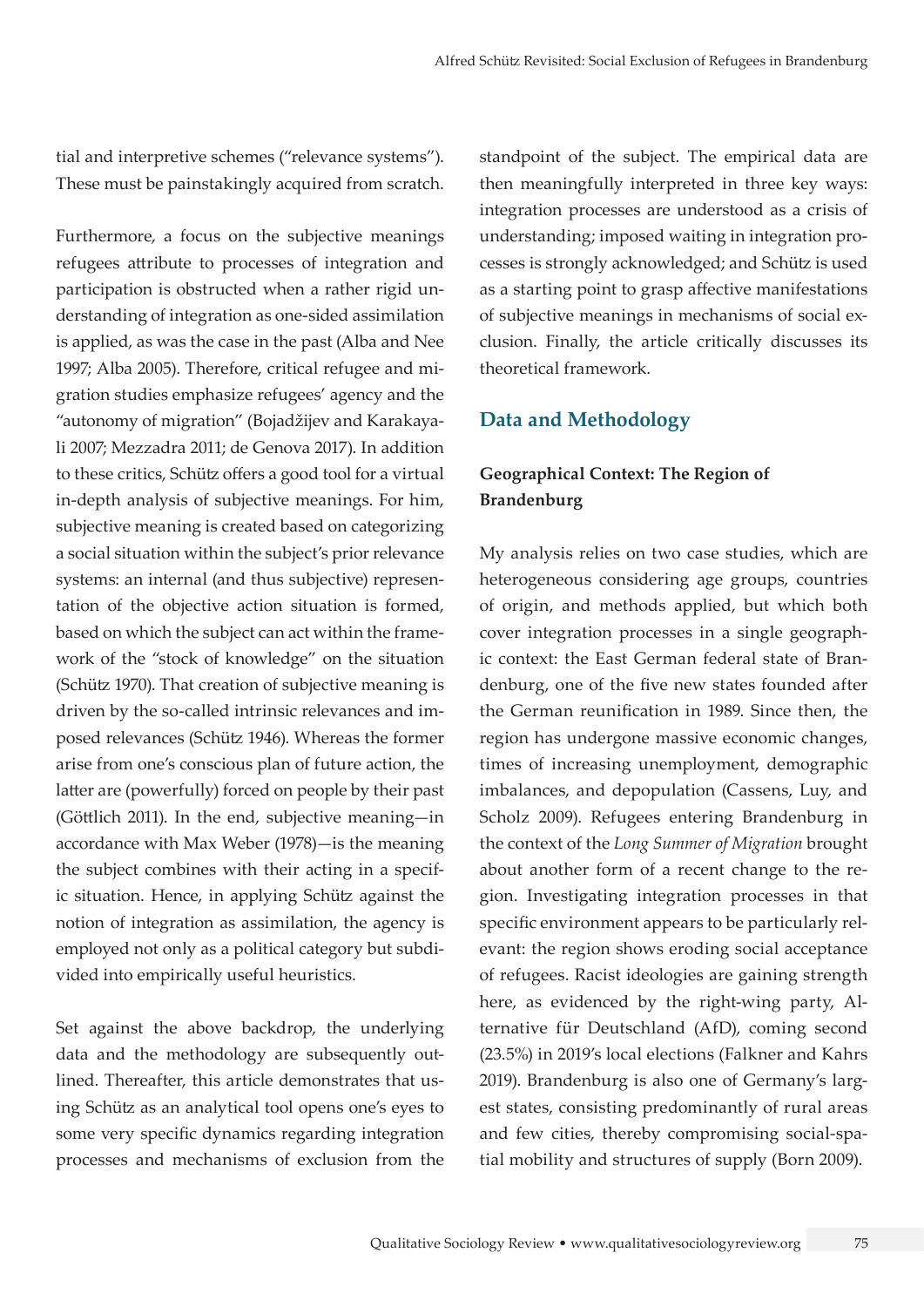What can be concluded is that the risk of social exclusion within everyday lifeworlds in Brandenburg is particularly high and thus worth a closer look. In the following, two case studies investigate that risk. They are utilized to understand how social exclusion begins to take shape in daily Brandenburg life from the standpoint of two groups of refugee subjects entering that local environment: Cameroonian asylum seekers (case study 1) and unaccompanied minor refugees (case study 2). The aim is not to compare these groups but to reconstruct the general patterns that apply in that region even when looking at two very different groups. Due to the combined analyses tied together through the specific geographic context, further questions of legitimacy arise. Potential clearly lies in the extraction of social exclusion mechanisms regardless of either country of origin or institutional treatment. Hence, the pitfalls of an ethnic lens and methodological nationalism can be avoided (Glick Schiller 1999; Brubaker and Cooper 2000; Wimmer and Glick Schiller 2002). Proceeding in this way may appear unconventional, but it was chosen as a novel way to identify commonalities where a research field of highly fragmented studies drawing on isolated ethnic and age groups tends to overlook them.

### **Case Study 1: Cameroonian Asylum Seekers**

The first case study investigates the challenges faced by Cameroonian refugee men upon arrival in Brandenburg (Zalewski 2017). Qualitative interviews, which provide a classical gateway to subjective meanings (Kvale 1997), were utilized to facilitate in-depth exploration. The interviews were conceptualized as problem-centered following Witzel (2000), allowing a thematic focus on everyday experiences of social exclusion. The interview guideline covered topics such as spatial, financial, institutional, and cultural

exclusion, exclusion in the job market, and experiences of racism, the last of which may be regarded as part of the previous, but was added as an independent category worthy of investigation because it was of major importance to all the interviewees. Conducting interviews with refugees is a sensitive issue that requires one to reflect on power dynamics and research ethics (Fedyuk and Zentai 2018). Crucial in that regard was the researcher supporting the most important self-organized association of refugees in Brandenburg voluntarily beforehand and always relying on informed consent. Through building trust in that way, the group could function as the "sponsor" of the research (on the significance of sponsors, cf., the classic study by Whyte 1943). The group supplied the facilities in which the interviews took place: a public Internet-café that is run and owned by the group and serves as a safe space for refugees. The selection criteria were affected by that. Interviews were based on the trust-building process, which, in turn, established a snowball system, as all of the interviews were mediated through the sponsor. Further, the theoretical sampling approach, as suggested by grounded theory methodologies, was employed (Charmaz 2014:41). As the research was interested in an in-depth exploration of how social exclusion can be manifested in the everyday and not in a variety of life realities, a homogeneous group was selected: 6 male refugees from Cameroon, aged 22 to 36, living in collective accommodation in the same town. At the time of the interviews in 2015 and 2016, the men had been in Brandenburg for periods ranging from 2 to 17 months while awaiting the results of their asylum procedures. All of them were unemployed at that time. The interviews took from 41 minutes up to 1 hour and 19 minutes, with an average of 55 minutes. In the following, the interviewees' names are anonymized for privacy policy reasons.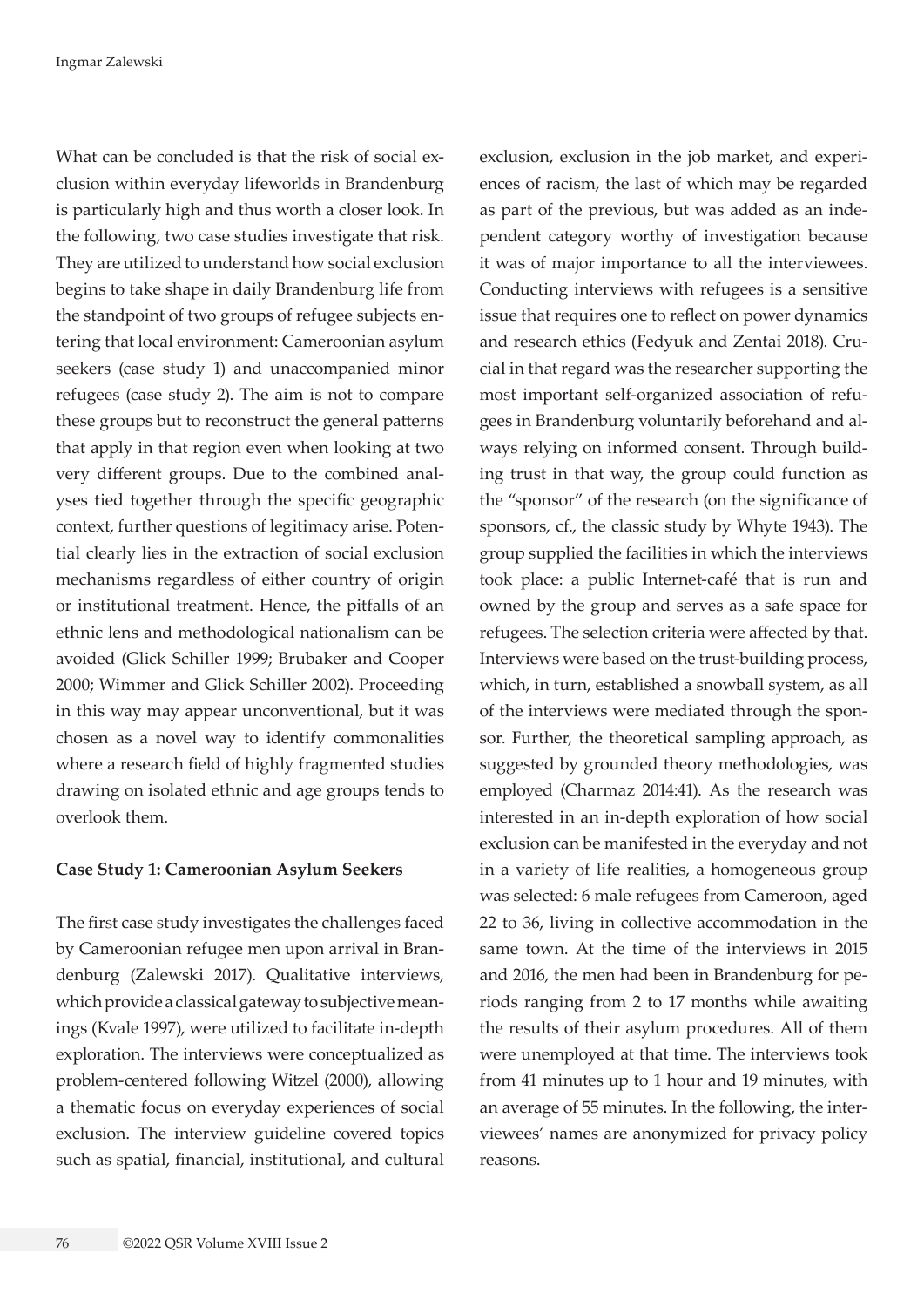#### **Case Study 2: Unaccompanied Refugee Minors**

Additional data are presented from a second case study, which used mixed methods to evaluate the situation of unaccompanied minors from a variety of countries of origin in Brandenburg (Thomas et al. 2018). At the beginning of data collection in 2017, 1,503 cases of unaccompanied minors were accommodated in the facilities of the Brandenburg youth welfare system (Thomas et al. 2018:43). Two surveys that guided the study with n=133 and n=138 cases will not be part of the following; all data presented here were derived from group discussions and participatory fieldwork conducted with the minors (Thomas et al. 2018:48). In doing research with a vulnerable group, particular attention was paid to research ethics: in addition to informed consent, the participatory approach was chosen to enable moments of agency and empowerment for the youth, which worked against their social stigmatization in everyday life (for illustration, cf., Sauer, Thomas, and Zalewski 2019). The selection was based on voluntariness and was open to all. In that setting, peer research (Burns and Schubotz 2009) and photovoice (Wang and Burris 1997) methods with a total of n=40 minors were employed. All of the participants were male, an important limitation of both case studies (for female-specific forced migration challenges in Germany, cf., the study by Schouler-Ocak and Kurmeyer 2017). Given that data on age and ethnicity were only provided in detail through the questionnaire, which admittedly had considerable overlap with the participatory fieldwork, the following information represents an approximation: 62% of the minors were aged 16 or 17, 32% were 18 years or older, and 6% were 15 years or younger (on the vague and limited means of age determination among unaccompanied minors, cf., Kenny and Loughry 2018). Numerous countries of origin were represented, the main ones being Syria, Afghanistan, Eritrea, Somalia, and Guinea. In addi-

tion, one expert interview (Bogner, Littig, and Menz 2018) conducted with a manager at a child and youth welfare institution is presented.

## **Integration Processes as Crises of Understanding**

It is particularly in their first months in the host society that refugees risk experiencing the sort of crisis elaborated by Schütz (1944). They are confronted with a fundamental and reciprocal problem of understanding. Their "thinking as usual" (Schütz 1944:501) has lost its universal validity in the new context. Thus, they experience a lack of orientation via a lifeworld that initially appears completely fragmented to them. For instance, unaccompanied minors initially have no grasp of their situation in the German youth welfare system because they have no prior lived understanding of institutional life in the host society, especially concerning the roles of carers (Nelson, Price, and Zuburzycki 2017) and guardians (Crawley and Kohli 2013; Sirriyeh 2013). That was stressed in an expert interview with a manager of a residential youth welfare facility for unaccompanied minors.

When they have been here for a while, they notice that not everything works. And, of course, that is frustrating at first. Because they don't come to Germany and start work. They first come into child and youth welfare. Then there are carers. Then there are guardians... And then some other people want something from them. What is actually going on around me? [Manager of a residential youth welfare facility for unaccompanied minors, m; trans. from German IZ]

The minors' initial lack of orientation within the German society addressed here by the manager of a responsible youth welfare facility manifests itself between two clearly disparate lifeworld systems. In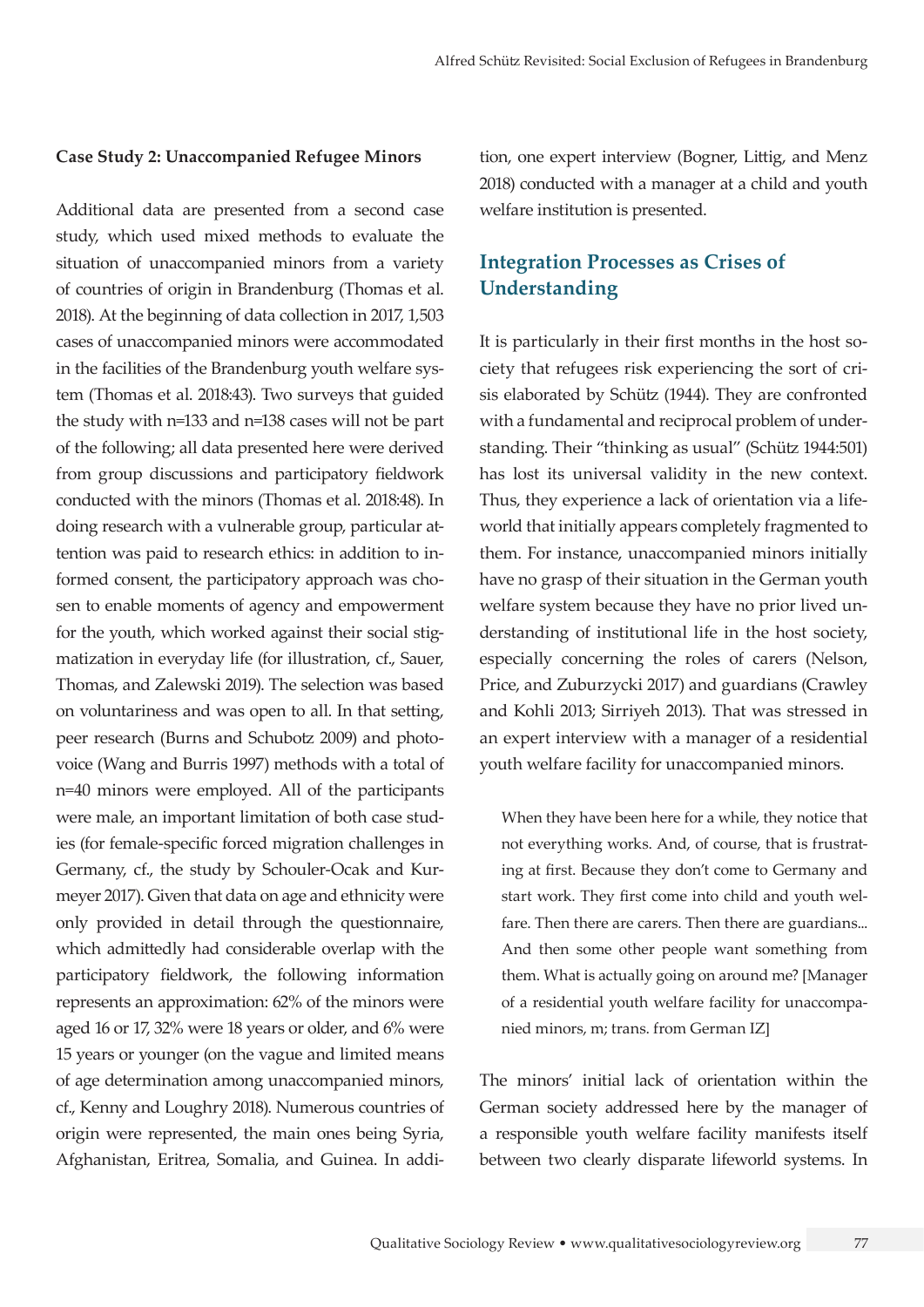particular, the complex institutional structure of the new German lifeworld remains unclear here. As a Syrian minor (m) argued during participatory fieldwork and consequently stressed when he co-presented the results of the participatory research at various conferences, being new in Germany means to him "being a baby" once more, having to learn everything from the bottom up.

The adult Cameroonian refugees face a similar situation. Their everyday lifeworld in Cameroon was characterized by the social norms of spontaneity and mutual curiosity, whereas their everyday lifeworld in Germany is prestructured entirely differently, as was made apparent by Joseph (m, 26, Cameroon): "In Africa, people are very curious. They wanted to know what was going on there. But here?" Joseph could not immediately reduce the gap between the two lifeworlds via experience. He had been in Germany for 13 months, not enough to acquire the prerequisite "tested recipes" (Schütz 1944:502), but sufficient to experience the "old" recipes from Cameroon proven to no longer be valid. Hence, he has encountered severe social irritations in Germany. That was also made clear by Daniel and Armand:

I have always been with people around me. In Africa, we are like, "Hey, let's go out, hey, let's go there, let's do this." But here, you don't see stuff like that. [Daniel, m, 25, Cameroon]

Here, it's very different, because you see someone somewhere: "Hello." "Good." Go. "How are you?" "Good. Good." When you say, "I'm fine, and you?" "Good. Thanks." Then go. But, in Africa, it's different. [Armand, m, 36, Cameroon]

Joseph, Daniel, and Armand live in different anonymous collective accommodation centers. Unaccompanied minors live in closely supervised child and youth welfare facilities (Kohli 2007; 2011; Allan 2015; Thomas et al. 2018:109). Furthermore, they attend school daily and are not (yet) looking for work (Pastoor 2015; 2017). Nevertheless, their basic experiences of social exclusion in everyday life display a remarkably similar structure to the cases of Joseph, Daniel, and Armand cited above. The minors also experience a disruption of their relevance systems in the lifeworld. That is principally encountered at school, the primary site of contact with their German peers (Lems 2019), as one minor pointed out during a group discussion:

It's difficult with Germans in my class. I am alone… Just "Hello," "Hello, how are you?" or "Good morning." That's it. In my class. That hurts. [Unaccompanied minor, m; trans. from German IZ]

The Cameroonian men often share functioning lifeworld recipes, mainly with other refugees from similar contexts, although they had not necessarily been in contact in their home country: "As we are here, we are not friends, we were never friends back then, but we are brothers here" (Daniel, m, 25, Cameroon). It is crucial that mutual understanding functions in the way in which they are accustomed, as they can refer to the same normative framework. Unsurprisingly contact among them can initially be highly functional, as Alfred argued:

I don't know anybody here. Only them from Cameroon. If I speak with them, that's everything I want. If I see them, speak with them, they understand what I want, what I don't want. [Alfred, m, 30, Cameroon]

### **Imposed Waiting in Integration Processes**

In the following, Schütz's (1946) notion of imposed relevances is employed to examine a particular manifestation of exclusion in the everyday.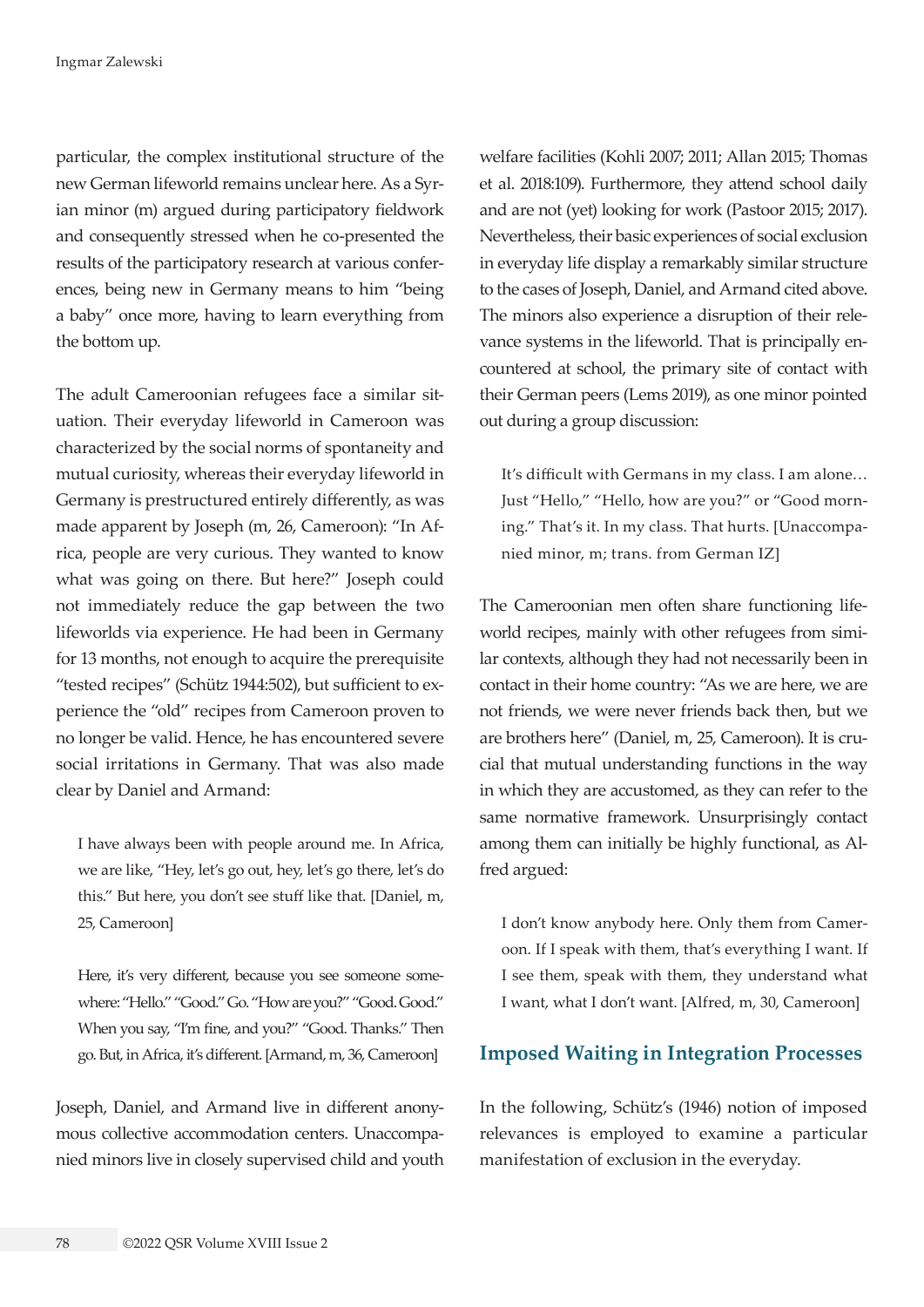Imposed upon us as relevant are situations and events which are not connected with interests chosen by us, which do not originate in acts of our discretion, and which we have just to take as they are, without any power to modify them. [Schütz 1946:470]

Refugees may have a great deal imposed upon them, especially legal restrictions within the context of asylum procedures. In the following quotation, it is only via the conceptualization of waiting as imposed beyond Daniel's plan of future action that subjective meaning becomes apparent to some degree.

I don't have anything to do. As for now, I'm always at home. How can a man of my age, I'm 25 years old. I get up in the morning, take a bath. Dress up. Sit at home right up to the next day. Sometimes when it's boring, I'll have to go out in the streets, take a walk. So it's really, really, really tough. It's really, really tough...Just sitting at home all day makes a man go crazy, you know. [Daniel, m, 25, Cameroon]

Daniel implies here that a man in his mid-twenties has rather strong orientations towards building a future. What is more, after months of personal struggle relating to his escape from Cameroon and facing death during his journey by boat, he longs to leave his past behind. However, upon arrival in Germany, his situation is structured through his personal history of forced migration. Time is crucial here in ways that intrinsic relevances are directed towards future action, whereas imposed relevances lie in the subject's past (Göttlich 2011:505). Having to orient the structure of one's everyday life towards these imposed relevances goes hand-in-hand with doing nothing and idleness in Daniel's case. Performing empty everyday routines, such as dressing, taking a walk, or sitting at home until the next day,

is without (positive) subjective meaning for him; on the contrary, it forces him to question himself as a whole because his new existence in Germany is what Dupont and colleagues (2005) describe as "killing the time." In the case of unaccompanied minors, the bed can function as a symbol of that experience; indeed, when asked within the framework of the participatory research to take pictures of the things that were most important to them in their homes, one presented a picture of his bed. He explained that it is the place where he spends most of his time (Thomas et al. 2018:165). Furthermore, the minors openly addressed problems of imposed waiting while searching for a job.

I am looking for vocational training. The immigration authorities say, "You have to do an internship first. I don't give you permission, you do an internship."… Then I go for an internship, I have the papers for my applications, I write them all. One hairdresser's shop here…I say to the immigration authorities, "I am doing an internship."…Then the immigration authorities say, "No, you have to first wait." How long do I have to wait? I am here for one year, and I am here waiting. [Unaccompanied minor, m; trans. from German IZ]

Imposed waiting then points to a captive life situation: the individuals cannot leave behind their old lives, nor can they begin a new one. Rather, they become "the mere passive recipients of events beyond our control" (Schütz 1946:470). Finally, in Mathias' self-descriptions, the extent to which that imposition ultimately progresses becomes clear.

When I came here, the more important for me was to make a new life. But, since I came here, I didn't get any chance here to make a new life. I don't know why. I don't know if I will stay in Germany or not, that is a very long time waiting...I don't know if I will stay or I will not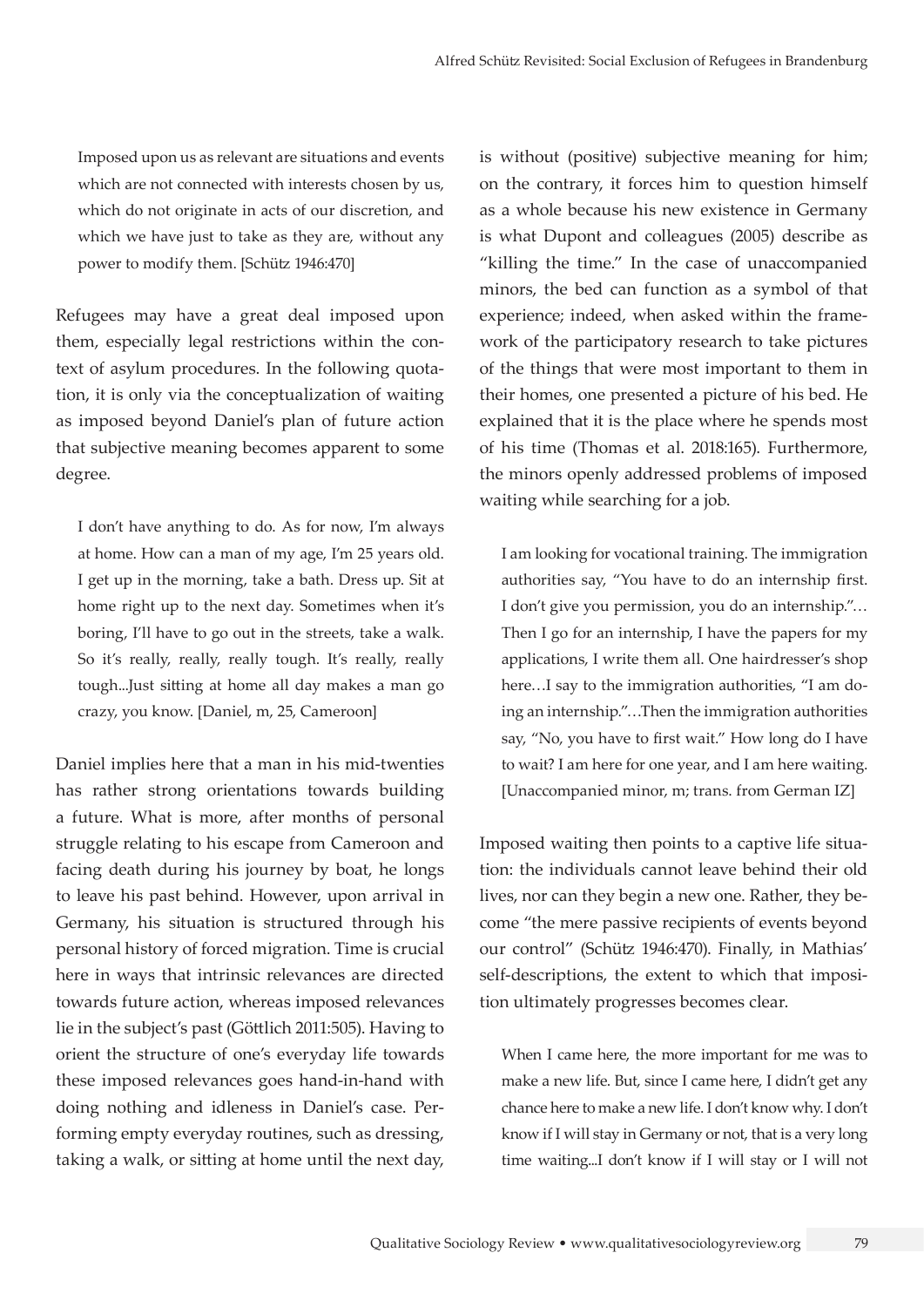stay. Because I'm in the asylum procedure. Then I'm still waiting...Eat. And sleep. Eat. And sleep. It's very difficult for somebody who all the time works, then one time sleeps and eats. Six months. One year. Don't do anything. It's very, very difficult...Especially me, I didn't like all that time because I saw that I was spending my time on nothing. Since I'm here in Germany, I don't know what's going wrong with me. I look, one year and five months in Germany. Nothing is especially good for me. Just wait. [Mathias, m, 30, Cameroon]

Understanding these dilemmas as being forced to be inactive and to wait for one's "new life" to begin, it is unsurprising that one participant suggested that, ultimately, the situation resembles a form of imprisonment.

A human being is not supposed to sit down in the house. Just sit down in the house, not do anything. Nothing. You feel like in prison! [Alfred, m, 30, Cameroon]

What must be concluded from such experiences of imposed waiting in integration processes is that, in the end, they are accompanied by a severe subjective experience of alienation, disidentification, and loss of meaning, a finding that is in line with other studies in the field (Vitus 2010; Denov and Akesson 2013).

# **Affective Manifestations of Subjective Meanings in Mechanisms of Social Exclusion**

By acknowledging that participation is structurally hindered in a way that may lead to personal alienation and subjective loss of meaning, the question arises of how these situations can be tracked down in the most comprehensive way possible. In the above cases, the loss of meaning was easily traceable: the researcher simply had to listen to what the participants had to say about it. All of the interviewees were reflexively aware of their unfortunate situation and could verbalize their dilemmas in a way that was clear to others. However, in such a burdensome situation it may be the case that this is not possible for everyone (anymore). Subjective manifestations of experiences of social exclusion are not evident as such all the time. Rather, they may be implicit, such as embodied, or they may be so overwhelming that the individual cannot find the right words to describe them. In such cases, the researcher must be aware of what is being said between the lines, especially what emotions may convey when experiences can no longer be verbalized. That helps attain a better understanding of Luc's situation. He was in a situation where he had tried to find a job or something to do, but to no avail. As he claimed:

I have tried, and I haven't found work. It was so difficult then. I also tried to have an apprenticeship, but to do one?...Together with this woman, we tried to find an apprenticeship. It was so difficult then we didn't find one. The exact problem was that I came to Germany without certificates, and I can't do an apprenticeship without a certificate. That was the exact problem…I thought why don't they just do a test. A trial period, for example. Why don't they do that? We made a CV. We did that. I did that, did that, did that. Why don't they do a trial period to see whether I can do the apprenticeship or not? They just say, "You're an asylum seeker at the moment, and you cannot, may not, do that." [Luc, m, 22, Cameroon; trans. from German IZ]

What directly followed in his narration was first and foremost a description of a whole string of depressive feelings:

When I heard that, I feel very weak, I lose my courage, I don't have the strength to try or do anything.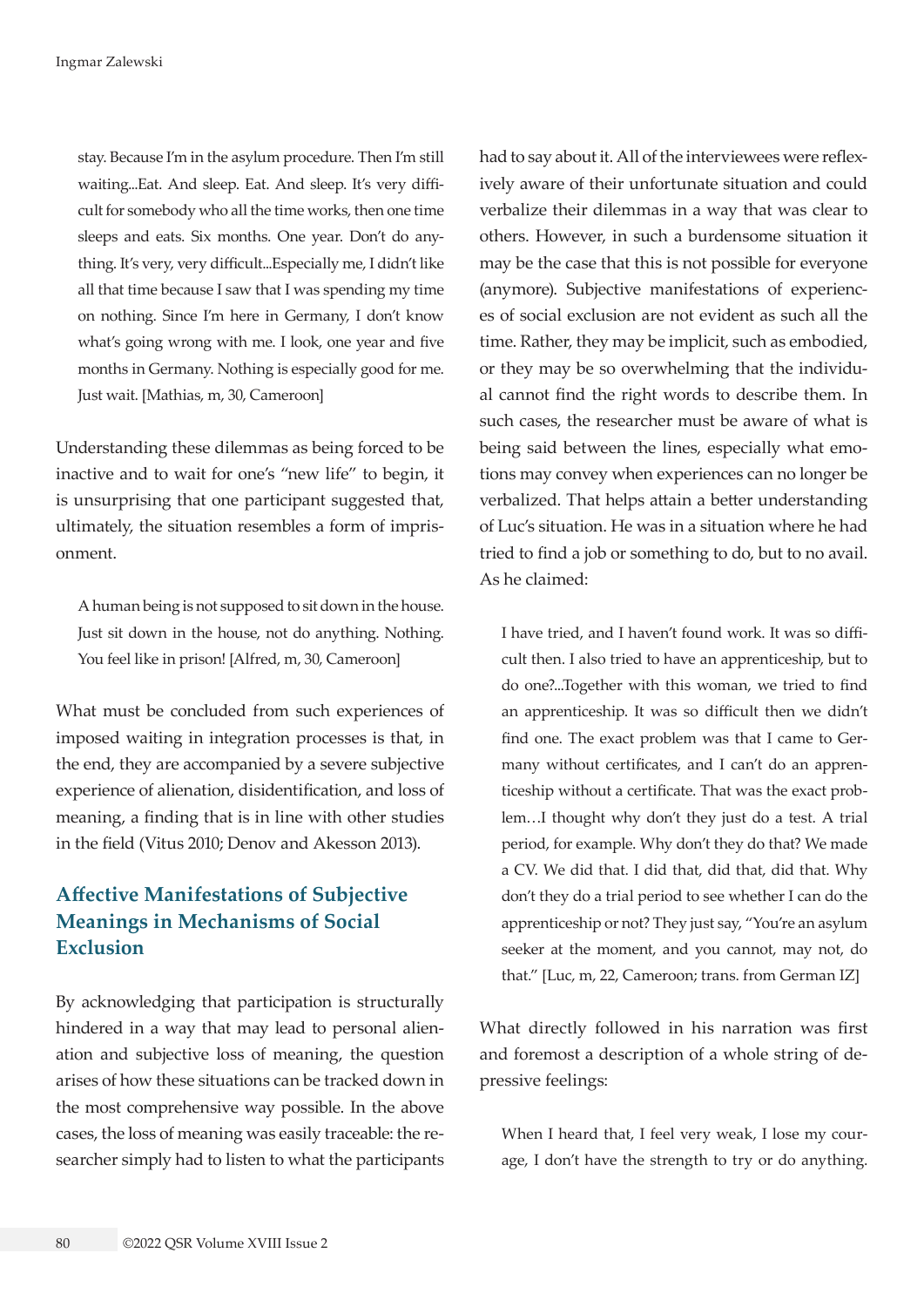I mean, I lose all my strength, I can tell you. Then I have too much stress and wonder, "What should I do? What will I do tomorrow? With my studies, how can I continue studying?" Questions like that. I ask myself such questions often, and I don't know what the solution is (pause). And I feel very, very, very bad (speaking very softly). How can I say this? [Luc, m, 22, Cameroon; trans. from German IZ]

In the first paragraph, Luc's effort to overcome structural disadvantages due to his status as an asylum seeker on his initiative and with institutional support is evident. However, ultimately, the barriers he faces to the labor market seem so great that such efforts fail after several attempts. In Luc's experience, personal investment is then associated with his failure, a selective creation of relevance by him if we follow Schütz once more:

He groups the world around himself (as the center) as a field of domination and is therefore especially interested in that segment, which is within his actual or potential reach. He singles out those of its elements which may serve as a means or ends for his "use and enjoyment," for furthering his purposes, and for overcoming obstacles. [Schütz 1944:500]

Luc assumes that finding a job in Germany, especially considering his significant efforts and the institutional support available, lies within his "potential reach." Thus, in the event of failure, he experiences the moment of his enormous expense ("did that, did that, did that") in direct connection to that lack of success. He experiences as irrelevant whether he does something or not; he will remain unemployed. In short, he experiences himself as powerless.

When relating the last paragraph of the quotation as the (emotional) long-term consequence to the

first, it becomes clear that in Luc's case, the manifestation of the subjective meaning of his experiences has already proceeded to a point that can no longer be accessed just by an account to the conscious sphere. It seems as if Luc is virtually missing words ("How can I say this?") to describe his condition in meaningful ways to others. His inability to determine his employment situation gives rise to feelings of resignation and self-abandonment coupled with a strong rumination on existential fears for his future ("'What will I do tomorrow? With my studies, how can I continue studying?' I ask myself such questions often"). The subjective meaning of his situation upon arrival is decisively expressed in his emotions: despair ("I feel very, very, very bad"), despondency ("I lose my courage"), exhaustion ("I feel very weak"), and lethargy ("I don't have the strength to try or do anything"), for instance. Thus, it is not only the reflexive consciousness—as Schütz would suggest—where subjective meaning must be explored (for current discussions in this regard, cf., Kissmann and van Loon 2019). What is more, subjective meaning is a delimited notion, that is, even though it can be reconstructed to a certain extent, it can never be grasped completely. As Wacquant (2004:vii) emphasizes, we must rather take into consideration that "the social agent is before anything else a being of flesh, nerves, and senses (in the twofold meaning of sensual and signifying)." Luc's affective access to the world is, therefore, taken into consideration. Emotions show that what is happening to someone is of subjective importance (Katz 1999). In the sense of "sensitizing concepts" (Blumer 1969), Luc's emotional expressions here are most important to attaining a view into his subjective situation upon arrival in Germany. They urge us to understand it as an existential threat.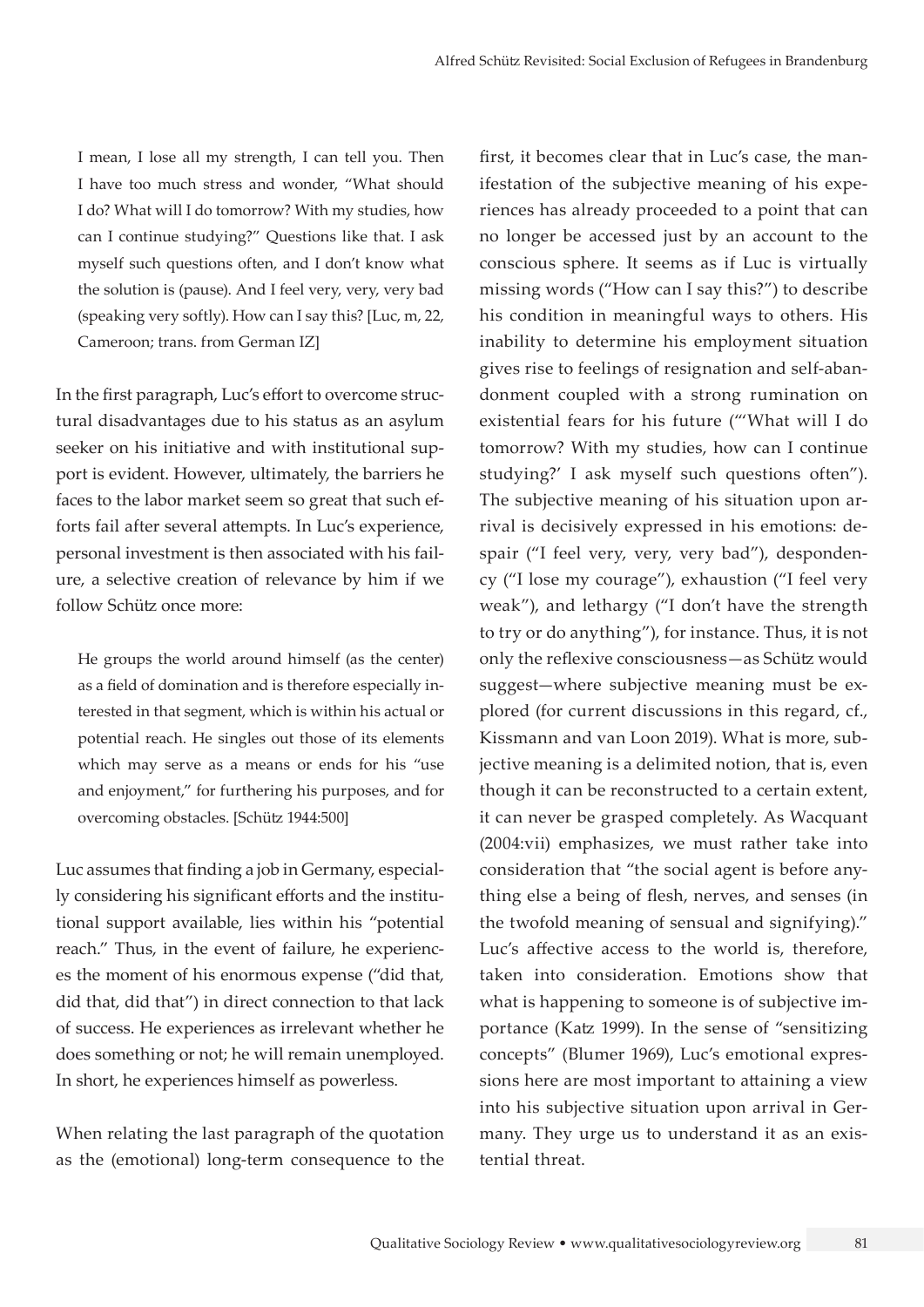## **Discussion and Concluding Remarks**

This article has undertaken a qualitative analysis of the mechanisms involved in experiences of social exclusion within the integration processes of refugees in Brandenburg, Germany. On the one hand, the use of Alfred Schütz's theoretical perspective as a conceptual tool was found to have several benefits. First, following current approaches that criticize normative notions and models of integration (Crul 2016), it was able to challenge a very problematic, one-sided view of integration as assimilation. Second, it allowed for a broad focus on the processual level of daily life. Here, the theoretical argument outlined may go hand-in-hand with a more contemporary methodological one. Schütz's approach can potentially complement various qualitative methods that are used to empirically map everyday lifeworlds (cf., Yalaz and Zapa-Barrero 2017; Chase et al. 2019; Weidinger, Kordel, and Kieslinger 2019), as well as participatory approaches that enable their joint analysis (cf., Korjonen-Kuusipuro, Kuusisto, and Tuominen 2018; Mohammed et al. 2019). By referring to Schütz, the terminology and concepts used in studies applying these methodologies would become much sharper. Moreover, implementing his framework within the heart of empirical rendering promises the following: a profound basis for the now common, but sometimes blurred and tendentially underdeveloped concept of the everyday lifeworld. The term appears to be used broadly under different objectives, whether to reconstruct "everyday experiences," "daily lives," or "subjective perspectives." Referring to Schütz, it can also be argued that such attempts remain incomplete as long as an analysis of subjective meanings fails to form part of them.

On the other hand, pitfalls in applying Schütz to analyses are close at hand, too. The first to men-

tion is an essentialist conceptualization of refugees as strangers. Refugees, of course, are involved in much more than merely the subject position of an "approaching stranger" (Dahinden 2016; Hui 2016). Hence, when applying Schütz, it is strongly recommended that refugees are not pre-labeled as strangers per se and that overemphasis is thus not placed on conflictual moments in processes of integration and participation. One should rather, as a first step, make the social construction of strangers the object of study (Reuter and Warrach 2015:186). Beyond that, Schütz's lack of differentiation between migration and flight is problematic and outdated (Long 2013). His conception of foreignness is indifferent to the question of what causes it (Göttlich, Sebald, and Weyand 2011:23); it is necessary to add the moment of violence inherent in every act of forced migration to it. In particular, Schütz's assumed figure of "the ordinary citizen" in "The Stranger" can be highly misleading. What does it mean if one has experienced the existential threat of forced migration, but the other has not? Is the common world of everyday life still then intelligible? As Schütz (1976a) himself argues in "The Homecomer," a transcending foreignness may arise due to experiences such as war. Building reciprocity of perspectives may also fail in the light of the omnipresence of the discursive figure of *the refugee* in the mass media (Caviedes 2015; Vickers and Rutter 2016; Cooper, Blumell, and Bunce 2021). It might lead to what Schütz (1975:114) calls the "discrepancy between the uniqueness" of personal experience and people's "pseudo-typification." Ultimately, their everyday worlds must always experience validation through a socially significant other and be maintained as such (Schütz 1976b).<sup>2</sup> Otherwise, they may find themselves in the situation

<sup>2</sup> Schütz (1976b) illustrates that thought in his literary analysis of *Don Quixote*.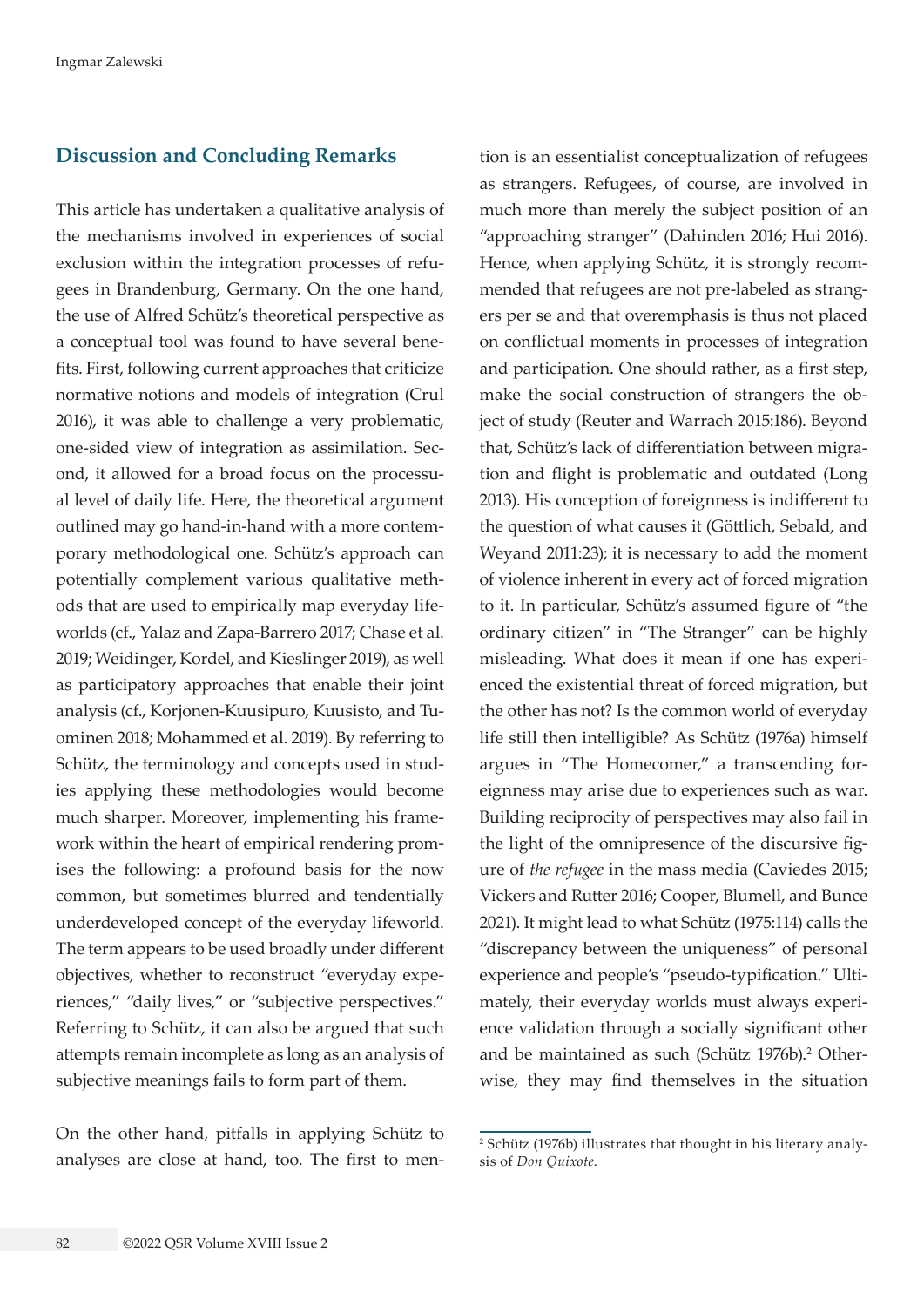Robert Park (1928) once described: "The individual who through migration…leaves one social group or culture without making a satisfactory adjustment to another finds himself on the margin of each, but a member of neither. He is a 'marginal man'" (Stonequist 1961:2-3).

We should go beyond making use of Schütz as merely a classic study and take into consideration his whole approach to social reality, thus revealing the mechanisms of social exclusion in a postmigrant society.<sup>3</sup> In countries like Germany, migration is no longer an isolated phenomenon, but constitutive of society itself (Yıldız 2018:22). Thus, foreignness becomes more and more a phenomenon of general interest—as does the challenge of mutual understanding and building trustworthy relationships (Zalewski 2022). As has been pointed out recently, "consistent recognition of social realities of migration also requires adequate analytical and conceptual approaches" (Wiest 2020:3). Against this backdrop, it is worth (re-)examining Schütz's ambitious program, old-fashioned as it may seem, in more detail. It should be thoughtfully adapted and expanded within how empirics are being processed. That means, amongst other things, that not only the reflexively available aspects but also the affective manifestations of subjective meanings in the mechanisms of social exclusion should be taken into consideration. Where it is difficult to verbalize experiences, new types of ethnographic methods (Kissmann 2009) may be applied, allowing us to observe emotions in detail and enabling us to capture the implicit aspects of subjective meanings.

## **References**

Ager, Alastair and Alison Strang. 2008. "Understanding Integration: A Conceptual Framework." *Journal of Refugee Studies* 21(2):166-191.

Alba, Richard. 2005. "Bright vs. Blurred Boundaries: Second-Generation Assimilation and Exclusion in France, Germany and the United States." *Ethnic and Racial Studies* 28(1):20-49.

Alba, Richard and Victor Nee. 1997. "Rethinking Assimilation Theory for a New Era of Immigration." *International Migration Review* 31(4):826-874.

Allan, June. 2015. "Reconciling the 'Psycho-Social/Structural' in Social Work Counselling with Refugees." *British Journal of Social Work* 45:1699-1716. doi: [https://doi.org/10.1093/bjsw/bcu051.](https://doi.org/10.1093/bjsw/bcu051)

Bauman, Zygmunt. 2004. *Wasted Lives: Modernity and Its Outcasts*. Cambridge: Polity Press.

Beiser, Morton and Feng Hou. 2001. "Language Acquisition, Unemployment and Depressive Disorder among Southeast Asian Refugees: A 10-Year Study." *Social Science & Medicine* 53(10):1321-1334.

Blumer, Herbert. 1969. *Symbolic Interactionism: Perspective and Method*. Berkeley, CA: University of California Press.

Bogner, Alexander, Beate Littig, and Wolfgang Menz. 2018. "Generating Qualitative Data with Experts and Elites." Pp. 652- 667 in *The Sage Handbook of Qualitative Data Collection*, edited by U. Flick. London: Sage.

Bojadžijev, Manuela and Serhat Karakayali. 2007. "Autonomie der Migration: 10 Thesen zu einer Methode [Autonomy of Migration: 10 Theses for a Method]." Pp. 209-215 in *Turbulente Ränder: Neue Perspektiven auf Migration an den Grenzen Europas*  [*Turbulent Margins: New Perspectives on Migration at Europe's Borders*], edited by Transit Migration Forschungsgruppe. Bielefeld: Transcript.

Born, Karl M. 2009. "Anpassungsstrategien an schrumpfende Versorgungstrukturen: Beispiele aus Brandenburg und Niedersachen [Adaptation Strategies to Shrinking Supply Structures: Examples from Brandenburg and Lower Saxony]." Pp. 133-153 in *Daseinsvorsorge: Eine gesellschaftswissenschaftliche Annäherung*  [*Services of General Interest: A Socio-Scientific Approach*], edited by C. Neu. Wiesbaden: VS Verlag

<sup>&</sup>lt;sup>3</sup> In the notion of "postmigration," "migration is to be considered a normal component of society, that is, all people are mobile in one or another way and live in a migration society, then migration research must address the analysis of society as a whole" (Hill 2018:100-101 as cited in Wiest 2020:3).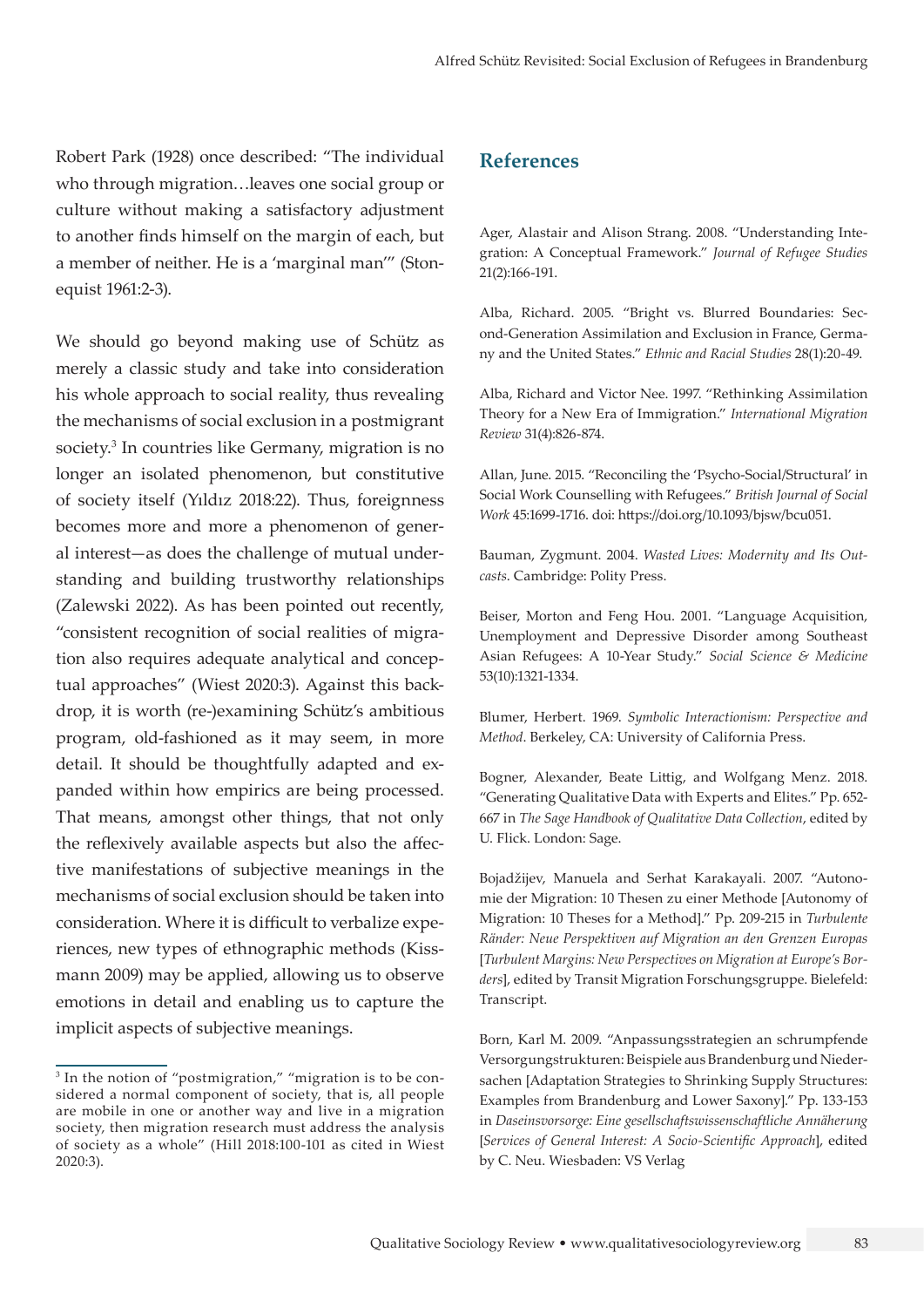Brubaker, Rogers and Frederick Cooper. 2000. "Beyond 'Identity.'" *Theory and Society* 29:1-47.

Burns, Stephanie and Dirk Schubotz. 2009. "Demonstrating the Merits of the Peer Research Process: A Northern Ireland Case Study." *Field Methods* 21(3):309-326.

Carswell, Kenneth, Pennie Blackburn, and Chris Barker. 2011. "The Relationship between Trauma, Postmigration Problems and the Psychological Well-Being of Refugees and Asylum Seekers." *International Journal of Social Psychiatry* 57(2):107-119. doi: [10.1177/0020764009105699.](https://doi.org/10.1177/0020764009105699)

Cassens, Insa, Marc Luy, and Rembrandt Scholz, eds. 2009. *Die Bevölkerung in Ost- und Westdeutschland: Demografische, gesellschaftliche und wirtschaftliche Entwicklungen seit der Wende*  [*Population in East and West Germany: Demographic, Social, and Economic Developments Since the Fall of the Wall*]. Wiesbaden: VS Verlag.

Caviedes, Alexander. 2015. "An Emerging 'European' News Portrayal of Immigration?" *Journal of Ethnic and Migration Studies* 41(6):897-917.

Charmaz, Kathy. 2014. *Constructing Grounded Theory*. London: Sage.

Chase, Elaine et al. 2019. "Methodological Innovations, Reflections and Dilemmas: The Hidden Sides of Research with Migrant Young People Classified as Unaccompanied Minors." *Journal of Ethnic and Migration Studies* 46(2):457-473. doi: [https://](https://doi.org/10.1080/1369183X.2019.1584705) [doi.org/10.1080/1369183X.2019.1584705](https://doi.org/10.1080/1369183X.2019.1584705).

Cooper, Glenda, Lindsey Blumell, and Mel Bunce. 2021. "Beyond the 'Refugee Crisis': How the UK News Media Represent Asylum Seekers Across National Boundaries." *International Communication Gazette* 83(3):195-216. doi: [https://doi.org/10.1177/1748048520913230.](https://doi.org/10.1177/1748048520913230)

Crawley, Heaven and Ravi Kohli. 2013. *She Endures with Me: An Evaluation of the Scottish Guardianship Service Pilot*. London: Diana Princess of Wales Memorial Trust/Paul Hamlyn Foundation.

Cresswell, Tim. 2013. "Citizenship in Worlds of Mobility." Pp. 105-125 in *Critical Mobilities*, edited by O. Soderstrom et al. London: Routledge.

Crul, Maurice. 2016. "Super-Diversity vs. Assimilation: How Complex Diversity in Majority-Minority Cities Challenges the Assumptions of Assimilation." *Journal of Ethnic and Migration Studies* 41(1):54-68. doi: [https://doi.org/10.1080/1369183X.2015.1061425.](https://doi.org/10.1080/1369183X.2015.1061425)

Dahinden, Janine. 2016. "A Plea for the 'De-Migranticization' of Research on Migration and Integration." *Ethnic and Racial Studies*  39(13):2207-2225. doi: [https://doi.org/10.1080/01419870.2015.1124129.](https://doi.org/10.1080/01419870.2015.1124129)

Davidov, Eldad and Moshe Semyonov. 2017. "Attitudes Toward Immigrants in European Societies." *International Journal of Comparative Sociology* 58(5):359-366. doi: [https://](https://doi.org/10.1177/0020715217732183) [doi.org/10.1177/0020715217732183.](https://doi.org/10.1177/0020715217732183)

Davidson, Graham R. and Stuart Carr. 2010. "Forced Migration, Social Exclusion and Poverty: Introduction." *Journal of Pacific Rim Psychology* 4(1):1-6.

Denov, Myriam and Bree Akesson. 2013. "Neither Here nor There? Place and Placemaking in the Lives of Separated Children." *International Journal of Migration, Health and Social Care* 9(2):56-70. doi: [https://doi.org/10.1108/IJMHSC-06-2013-0012.](https://doi.org/10.1108/IJMHSC-06-2013-0012)

Dupont, Hans J. et al. 2005. "Killing Time: Drug and Alcohol Problems Among Asylum Seekers in the Netherlands." *International Journal of Drug Policy* 16(1):27-36.

Eisenstadt, Shmuel N. 1954. *The Absorption of Immigrants: A Comparative Study Based Mainly on the Jewish Community in Palestine and the State of Israel*. London: Routledge.

Elias, Norbert and John L. Scotson. 1965. *The Established and the Outsiders: A Sociological Enquiry into Community*. London: Frank Cass.

Esser, Hartmut. 1980. *Aspekte der Wanderungssoziologie: Assimilation und Integration von Wanderern, ethnischen Gruppen und Minderheiten: Eine handlungstheoretische Analyse* [*Aspects of the Sociology of Migration: Assimilation and Integration of Migrants, Ethnic Groups, and Minorities: An Action-Theoretical Analysis*]. Darmstadt: Luchterhand.

Falkner, Thomas and Horst Kahrs. 2019. "Der Afd-Wahlerfolg bei der Landtagswahl am 1. September 2019: Soziale Merkmale und Erklärungsfaktoren [The AfD Electoral Success in the State Elections on September 01, 2019: Social Characteristics and Explanatory Factors]." Rosa Luxemburg Stiftung. Retrieved March 03, 2022 ([https://www.rosalux.de/publikation/id/41462/der-afd](https://www.rosalux.de/publikation/id/41462/der-afd-wahlerfolg-in-brandenburg-bei-der-landtagswahl-am-1-september-2019)[wahlerfolg-in-brandenburg-bei-der-landtagswahl-am-1-sep](https://www.rosalux.de/publikation/id/41462/der-afd-wahlerfolg-in-brandenburg-bei-der-landtagswahl-am-1-september-2019)[tember-2019\)](https://www.rosalux.de/publikation/id/41462/der-afd-wahlerfolg-in-brandenburg-bei-der-landtagswahl-am-1-september-2019).

Fedyuk, Olena and Violetta Zentai. 2018. "The Interview in Migration Studies: A Step towards a Dialogue and Knowledge Co-Production?" Pp. 171-188 in *IMISCOE Research Series: Qualitative Research in European Migration Studies*, edited by R. Zapata-Barrero and E. Yalaz. Cham: Springer International Publishing.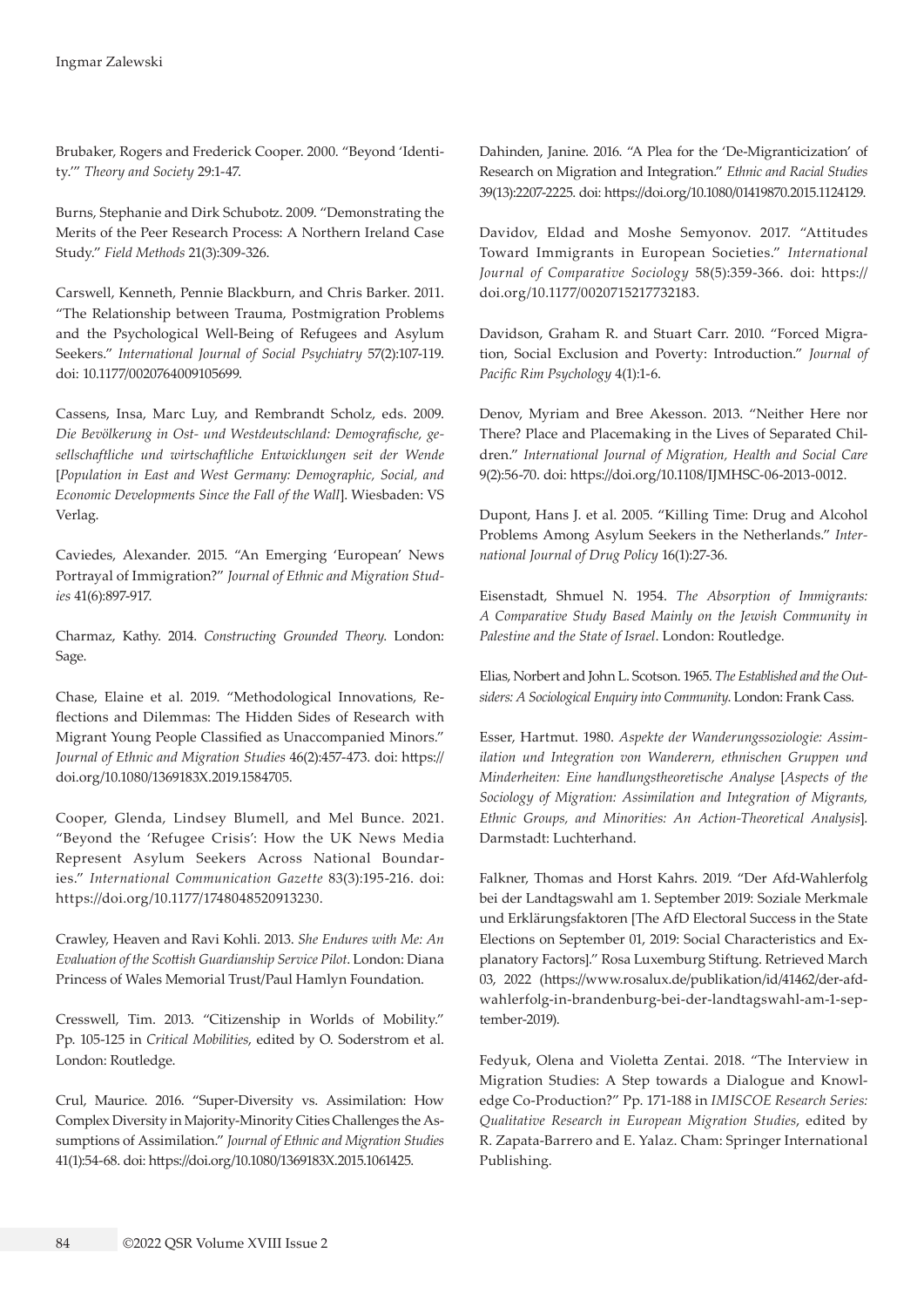Foblets, Marie-Claire, Luc Leboeuf, and Zeynep Yanasmayan. 2018. "Exclusion and Migration: By Whom, Where, When, and How?" *Max Planck Institute for Social Anthropology Working Papers* 190. Retrieved March 03, 2022 [\(https://www.eth.mpg.de/pubs/wps/pdf/](https://www.eth.mpg.de/pubs/wps/pdf/mpi-eth-working-paper-0190) [mpi-eth-working-paper-0190](https://www.eth.mpg.de/pubs/wps/pdf/mpi-eth-working-paper-0190)).

Genova, Nicholas de. 2017. *The Borders of "Europe": Autonomy of Migration, Tactics of Bordering*. Durham: University of North Carolina Press.

Gijsberts, Mérove, Louk Hagendoorn, and Peer Scheepers, eds. 2017. *Nationalism and Exclusion of Migrants: Cross-National Comparisons*. Abingdon: Routledge.

Glick Schiller, Nina. 1999. "Transmigrants and Nation-States: Something Old and Something New in the US Immigrant Experience." Pp. 94-119 in *Handbook of International Migration: The American Experience*, edited by C. Hirschman, J. de Wind, and P. Kasinitz. New York: Sage.

Gordon, Milton M. 1964. *Assimilation in American Life: The Role of Race, Religion and National Origins*. New York: New York University Press.

Göttlich, Andreas. 2011. "Power and Powerlessness: Alfred Schütz's Theory of Relevance and Its Possible Impact on a Sociological Analysis of Power." *Civitas – Revista de Ciencias Sociais* 11(3):491-508.

Göttlich, Andreas, Gerd Sebald, and Jan Weyand. 2011. "Einleitung der Herausgeber [Introduction by the Editors]." Pp. 7-52 in *Alfred Schütz: Werkausgabe* [*Alfred Schütz: Edition of Works*], edited by A. Göttlich, G. Sebald, and J. Weyand. Konstanz: UKV.

Heath, Anthony F. and Sin Y. Cheung. 2007. *Unequal Chances: Ethnic Minorities in Western Labour Markets*. Oxford: Oxford University Press.

Hercowitz-Amir, Adi, Rebeca Raijman, and Eldad Davidov. 2017. "Host or Hostile? Attitudes towards Asylum Seekers in Israel and in Denmark." *International Journal of Comparative Sociology* 58(5):416-439. doi:<https://doi.org/10.1177/0020715217722039>.

Hui, Allison. 2016. "The Boundaries of Interdisciplinary Fields: Temporalities Shaping the Past and Future of Dialogue between Migration and Mobilities Research." *Mobilities* 11(1):66-82. doi: [https://doi.org/10.1080/17450101.2015.1097033.](https://doi.org/10.1080/17450101.2015.1097033)

Katz, Jack. 1999. *How Emotions Work*. Chicago: University of Chicago Press.

Kenny, Mary A. and Maryanne Loughry. 2018. "Addressing the Limitations of Age Determination for Unaccompanied Minors: A Way Forward." *Children and Youth Services Review* 92:15-21. doi: [https://doi.org/10.1016/j.childyouth.2018.05.002.](https://doi.org/10.1016/j.childyouth.2018.05.002)

Kissmann, Ulrike T., ed*.* 2009. *Video Interaction Analysis: Methods and Methodology*. Frankfurt am Main: Peter Lang.

Kissmann, Ulrike T. and Joost van Loon, eds. 2019. *Discussing New Materialism: Methodological Implications for the Study of Materialities*. Wiesbaden: Springer VS.

Kohli, Ravi. 2007. "Practitioner Stories." Pp 32-47 in *Working with Unaccompanied Asylum Seeking Children: Issues for Policy and Practice*, edited by R. Kohli and F. Mitchell. New York: Palgrave Macmillan.

Kohli, Ravi. 2011. "Working to Ensure Safety, Belonging and Success for Unaccompanied Asylum-Seeking Children." *Child Abuse Review* 20:311-323. doi:<https://doi.org/10.1002/car.1182>.

Kohli, Ravi and Mervi Kaukko. 2018. "The Management of Time and Waiting by Unaccompanied Asylum-Seeking Girls in Finland." *Journal of Refugee Studies* 31(4):488-506. doi:<https://doi.org/10.1093/jrs/fex040>.

Korjonen-Kuusipuro, Kristiina, Anna-Kaisa Kuusisto, and Jaakko Tuominen. 2018. "Everyday Negotiations of Belonging: Making Mexican Masks Together with Unaccompanied Minors in Finland." *Journal of Youth Studies* 22(4):551-567. doi: [https://doi.org/10.1080/13676261.2018.1523539.](https://doi.org/10.1080/13676261.2018.1523539)

Kvale, Steinar. 1997. *InterView: An Introduction to Qualitative Research Interviewing*. Thousand Oaks, CA: Sage.

Laban, Cornelis J. et al. 2004. "Impact of a Long Asylum Procedure on the Prevalence of Psychiatric Disorders in Iraqi Asylum Seekers in the Netherlands." *The Journal of Nervous & Mental Disease* 192(12):843-851.

Laban, Cornelis J. et al. 2008. "The Impact of a Long Asylum Procedure on Quality of Life, Disability and Physical Health in Iraqi Asylum Seekers in the Netherlands." *Social Psychiatry and Psychiatric Epidemiology* 43(7):507-515.

Lems, Annika. 2019. "Being Inside Out: The Slippery Slope between Inclusion and Exclusion in a Swiss Educational Project for Unaccompanied Refugee Youth." *Journal of Ethnic and Migration Studies* 46(2):405-422. doi:<https://doi.org/10.1080/1369183X.2019.1584702>.

Li, Jie and Nikolas Rose. 2017. "Urban Social Exclusion and Mental Health of China's Rural-Urban Migrants: A Review and Call for Research." *Health & Place* 48:20-30. doi: [https://](https://doi.org/10.1016/j.healthplace.2017.08.009) [doi.org/10.1016/j.healthplace.2017.08.009](https://doi.org/10.1016/j.healthplace.2017.08.009).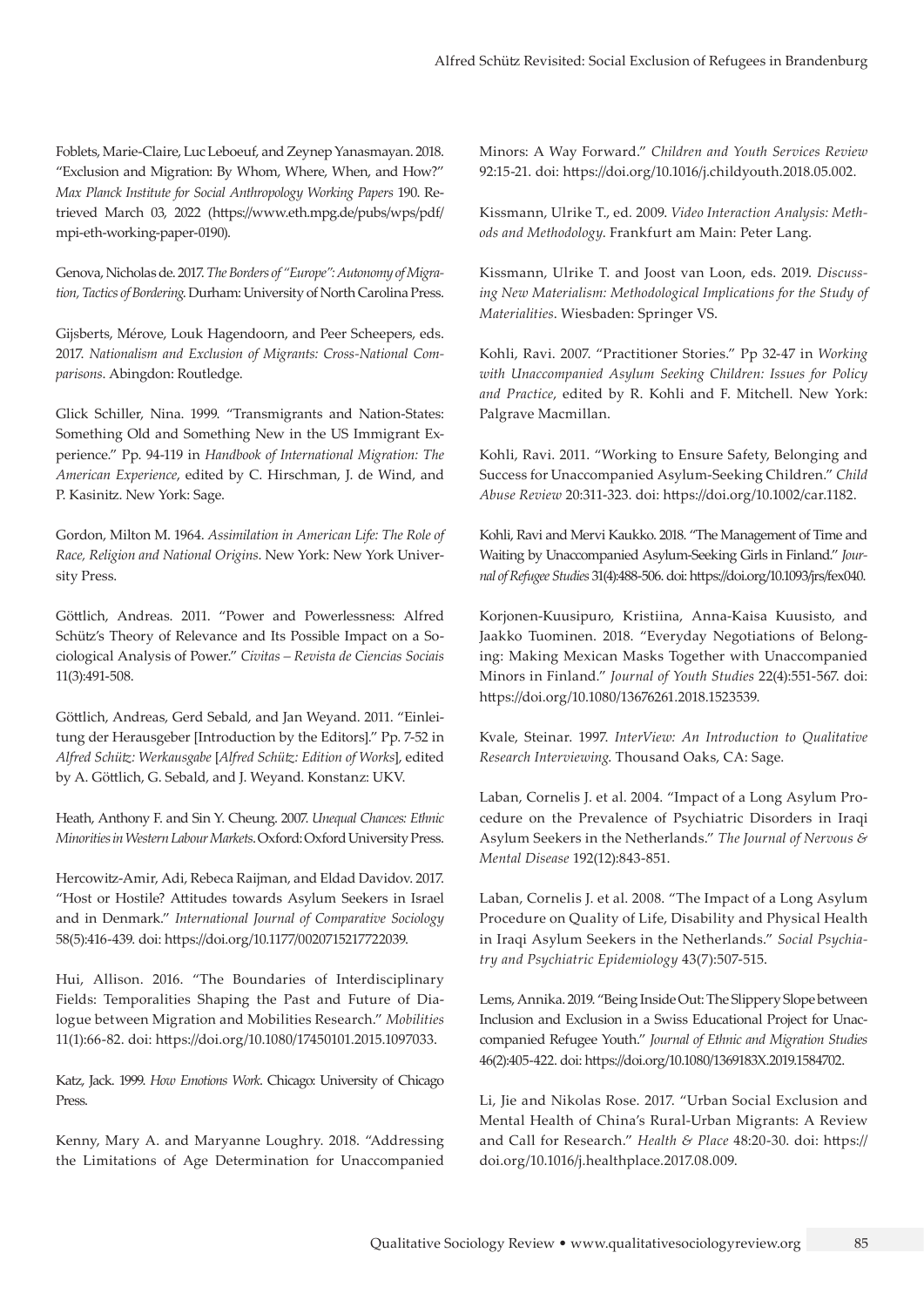Lindencrona, Frederik, Solvig Ekblad, and Edvard Hauff. 2008. "Mental Health of Recently Resettled Refugees from the Middle East in Sweden: The Impact of Pre-Resettlement Trauma, Resettlement Stress and Capacity to Handle Stress." *Social Psychiatry and Psychiatric Epidemiology* 43(2):121-131.

Long, Katy. 2013. "When Refugees Stopped Being Migrants: Movement, Labour and Humanitarian Protection." *Migration Studies* 1(1):4-26. doi: [https://doi.org/10.1093/migration/mns001.](https://doi.org/10.1093/migration/mns001)

Mezzadra, Sandro. 2011. "The Gaze of Autonomy: Capitalism, Migration and Social Struggles." Pp. 121-142 in *Contested Politics of Mobility: Borderzones and Irregularity*, edited by V. Squire. London: Routledge.

Mohammed, Shahin et al. 2019. "Zur Partizipation von geflüchteten Jugendlichen im Peer-Forschungsprojekt 'Neu in Deutschland': Ein Multilog zwischen Berufs- und Co-Forschenden [On the Participation of Refugee Youths in the Peer Research Project 'New in Germany': A Multilog between Professional and Co-Researchers]." Pp. 185-195 in *Soziale Arbeit in der Demokratie - Demokratieförderung in der Sozialen Arbeit: Theoretische Analysen, gesellschaftliche Herausforderungen und Reflexionen zur Demokratieförderung und Partizipation* [*Social Work in Democracy—Democracy Promotion in Social Work: Theoretical Analyses, Social Challenges, and Reflections on Democracy Promotion and Participation*], edited by M. Köttig and D. Röh. Opladen: Budrich.

Momartin, Shakeh et al. 2006. "A Comparison of the Mental Health of Refugees with Temporary versus Permanent Protection Visas." *The Medical Journal of Australia* 185(7):357- 361.

Nelson, Deborah, Elizabeth Price, and Joanna Zubrzycki. 2017. "Critical Social Work with Unaccompanied Asylum-Seeking Young People: Restoring Hope, Agency and Meaning for the Client and Worker." *International Social Work* 60(3):601-613. doi: [https://doi.org/10.1177/0020872816637663.](https://doi.org/10.1177/0020872816637663)

Ozer, Emily J. et al. 2008. "Predictors of Posttraumatic Stress Disorder and Symptoms in Adults: A Meta-Analysis." *Psychological Trauma: Theory, Research, Practice, and Policy* 1:3-36.

Park, Robert E. 1928. "Human Migration and the Marginal Man." *The American Journal of Sociology* 33(6):881-893.

Pastoor, Lutine de Wal. 2015. "The Mediational Role of School in the Lives of Unaccompanied Refugee Minors in Norway." *International Journal of Educational Development* 41:245-254. doi: <https://doi.org/10.1016/j.ijedudev.2014.10.009>.

Pastoor, Lutine de Wal. 2017. "Reconceptualising Refugee Education: Exploring the Diverse Learning Contexts of Unaccompanied Young Refugees Upon Resettlement." *Intercultural Education* 28(440):1-22. doi:<https://doi.org/10.1080/14675986.2017.1295572>.

Paul, Karsten I. and Klaus Moser. 2009. "Unemployment Impairs Mental Health: Meta-Analyses." *Journal of Vocational Behavior* 74(3):264-282.

Pieper, Tobias. 2008. *Die Gegenwart der Lager: Zur Mikrophysik der Lager in der deutschen Flüchtlingspolitik* [*The Presence of the Camps: On the Microphysics of the Camps in German Refugee Policy*]. Munster: Westfälisches Dampfboot.

Porter, Matthew and Nick Haslam. 2005. "Predisplacement and Postdisplacement Factors Associated with Mental Health of Refugees and Internally Displaced Persons: A Meta-Analysis." *Journal of the American Medical Association* 294(5):602-612.

Reuter, Julia and Nora Warrach. 2015. "Die Fremdheit der Migrant\_innen: Migrationssoziologische Perspektiven im Anschluss an Georg Simmels und Alfred Schütz' Analysen des Fremdseins [The Strangeness of Migrants: Sociology of Migration Perspectives in the Wake of Georg Simmel's and Alfred Schütz's Analyses of Foreignness]." Pp. 169-189 in *Schlüsselwerke der Migrationsforschung: Pionierstudien und Referenztheorien* [*Key Works in Migration Research: Pioneering Studies and Reference Theories*], edited by J. Reuter and P. Merchil. Wiesbaden: Springer VS.

Robinson, Kim and Lucy Williams. 2015. "Leaving Care: Unaccompanied Asylum-Seeking Young Afghans Facing Return." *Refuge: Canada's Journal on Refugees* 31(2):85-94. doi:<https://doi.org/10.25071/1920-7336.40312>.

Ryan, Dermot A., Fiona E. Kelly, and Brendan D. Kelly. 2009. "Mental Health among Persons Awaiting an Asylum Outcome in Western Countries: A Literature Review." *International Journal of Mental Health* 38(3):88-111.

Sauer, Madeleine, Stefan Thomas, and Ingmar Zalewski. 2019. "Potentiale und Fallstricke von Peer Research im Rahmen partizipativer Forschung mit unbegleiteten minderjährigen Geflüchteten [Potentials and Pitfalls of Peer Research in the Context of Participatory Research with Unaccompanied Refugee Minors]." Pp. 222-244 in *Der Weg zum Gegenstand in der Kinderund Jugendhilfeforschung: Methodologische Herausforderungen für qualitative Zugänge* [*The Way to the Subject in Child and Youth Welfare Research: Methodological Challenges for Qualitative Approaches*], edited by C. Frank et al. Weinheim: Beltz Juventa.

Schouler-Ocak, Meryam and Christine Kurmeyer. 2017. "Study on Female Refugees: Repräsentative Untersuchung von geflüchteten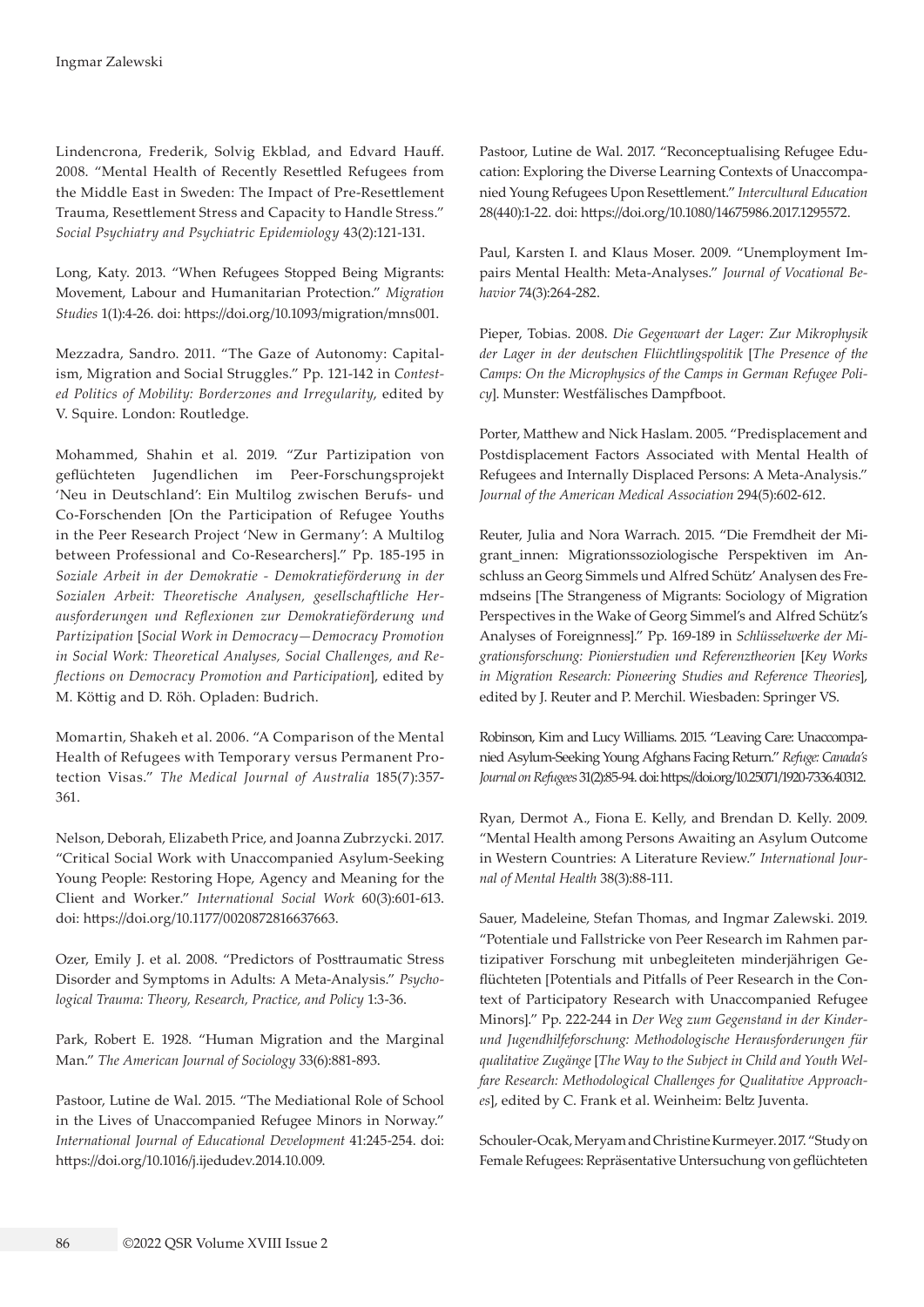Frauen in unterschiedlichen Bundesländern in Deutschland: Abschlussbericht [Representative Study of Refugee Women in Different Federal States in Germany: Final Report]." Retrieved April 13, 2020 [\(https://female-refugee-study.charite.de](https://female-refugee-study.charite.de)).

Schütz, Alfred. 1944. "The Stranger: An Essay in Social Psychology." *American Journal of Sociology* 49(6):499-507.

Schütz, Alfred. 1946. "The Well-Informed Citizen: An Essay on the Social Distribution of Knowledge." *Social Research* 13(4):463-478.

Schütz, Alfred. 1962. "On Multiple Realities." Pp. 207-259 in *Alfred Schütz: Collected Papers*, vol. 1, edited by M. Natanson. The Hague: Martinus Nijhoff.

Schütz, Alfred. 1970. "Some Structures of the Life-World." Pp. 116-132 in *Alfred Schütz: Collected Papers*, vol. 3, edited by I. Schütz. The Hague: Martinus Nijhoff.

Schütz, Alfred. 1976a. "The Homecomer." Pp. 106-119 in *Alfred Schütz: Collected Papers*, vol. 2, edited by A. Brodersen. The Hague: Martinus Nijhoff.

Schütz, Alfred. 1976b. "Don Quixote and the Problem of Reality." Pp. 135-58 in *Alfred Schütz: Collected Papers*, vol. 2, edited by A. Brodersen. The Hague: Martinus Nijhoff.

Schweitzer, Robert D. et al. 2011. "Mental Health of Newly Arrived Burmese Refugees in Australia: Contributions of Pre-Migration and Post-Migration Experience." *Australia and New Zealand Journal of Psychiatry* 45(4):299-307. doi: [10.3109/00048674.2010.543412](https://doi.org/10.3109/00048674.2010.543412).

Simmel, Georg. 1971. "The Stranger." Pp. 143-150 in *G. Simmel: On Individuality and Social Forms*, edited by D. N. Levine. Chicago: University of Chicago Press.

Sirriyeh, Ala. 2013. "Hosting Strangers: Hospitality and Family Practices in Fostering Unaccompanied Refugee Young People." *Child and Family Social Work* 18:5-14. doi:<https://doi.org/10.1111/cfs.12044>.

Steel, Zachary et al. 2006. "Impact of Immigrant Detention and Temporary Protection on the Mental Health of Refugees." *The British Journal of Psychiatry* 188(1):58-64.

Stonequist, Everett V. 1961. *The Marginal Man: A Study in Personality and Culture Conflict*. New York: Russell.

Täubig, Vicki. 2009. *Total Institution Asyl: Empirische Befunde zu alltäglichen Lebensführungen in der organisierten Desintegration*  [*Total Institution Asylum: Empirical Findings on Everyday Living in the Organized Disintegration*]. Weinheim: Beltz Juventa.

Thomas, Stefan, Madeleine Sauer, and Ingmar Zalewski. 2018. *Unbegleitete minderjährige Geflüchtete: Ihre Lebenssituationen und Perspektiven in Deutschland* [*Unaccompanied Minor Refugees: Their Living Situations and Perspectives in Germany*]. Bielefeld: transcript.

Tinghög, Petter, Tomas Hemmingsson, and Ingvar Lundberg. 2007. "To What Extent May the Association between Immigrant Status and Mental Illness Be Explained by Socioeconomic Factors?" *Social Psychiatry and Psychiatric Epidemiology* 42(12):990-996.

Vickers, Tom and Annie Rutter. 2016. "Disposable Labour, Passive Victim, Active Threat: Migrant/Non-Migrant Othering in Three British Television Documentaries." *European Journal of Cultural Studies* 21(4):486-501. doi: [https://doi.](https://doi.org/10.1177/1367549416682968) [org/10.1177/1367549416682968](https://doi.org/10.1177/1367549416682968).

Vitus, Kathrine. 2010. "Waiting Time: The De-Subjectification of Children in Danish Asylum Centres." *Childhood* 17(1):26-42.

Wacquant, Loïc. 2004. *Body and Soul: Notebooks of an Apprentice Boxer*. Oxford: Oxford University Press.

Wang, Caroline and Mary A. Burris. 1997. "Photovoice: Concept, Methodology, and Use for Participatory Needs Assessment." *Health Education & Behavior* 24(3):369-387.

Weber, Max. 1978. *Economy and Society: An Outline of Interpretative Sociology*. Berkeley, CA: University of California Press.

Weidinger, Tobias, Stefan Kordel, and Julia Kieslinger. 2019. "Unravelling the Meaning of Place and Spatial Mobility: Analysing the Everyday Life-Worlds of Refugees in Host Societies by Means of Mobility Mapping." *Journal of Refugee Studies* 34(1):374-396. doi: [https://doi.org/10.1093/jrs/fez004.](https://doi.org/10.1093/jrs/fez004)

Whyte, William F. 1943. *Street Corner Society: The Social Structure of an Italian Slum*. Chicago: University of Chicago Press.

Wiest, Karin. 2020. "Preface: Postmigrant City? Urban Migration Societies as a Starting Point for a Normative-Critical Reorientation in Urban Studies." *Geographica Helvetica* 75(1):1-10. doi: [https://doi.org/10.5194/gh-75-1-2020.](https://doi.org/10.5194/gh-75-1-2020)

Wimmer, Andreas and Nina Glick Schiller. 2002. "Methodological Nationalism and Beyond: Nation-State Building, Migration and the Social Sciences." *Global Networks* 2(4):301-334.